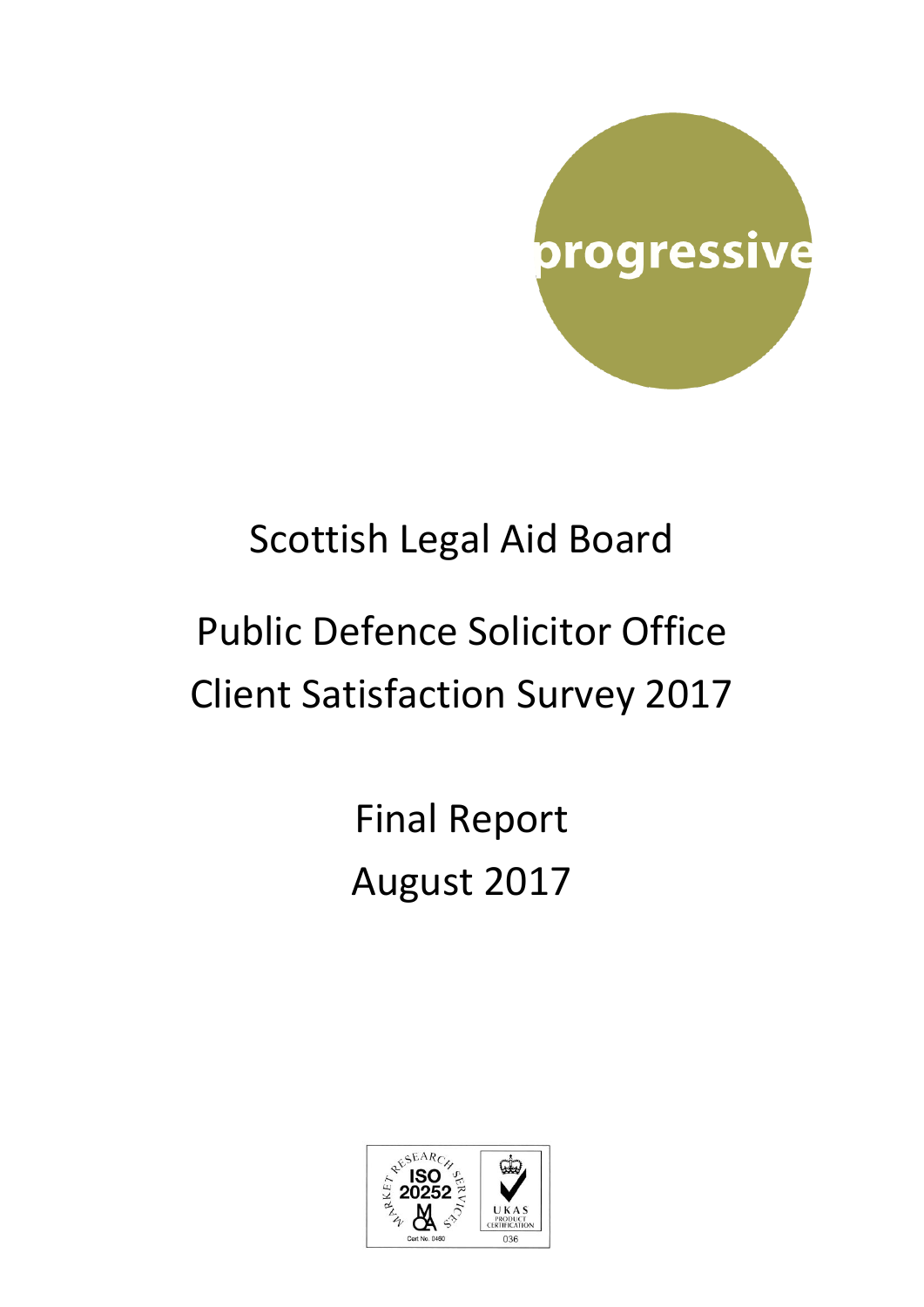

## Contents

## Contact information

Ruth Bryan **Associate Director** 0131 297 2564 ruth.bryan@progressivepartnership.co.uk

Diane McGregor Joint Managing Director 0131 297 2569 diane.mcgregor@progressivepartnership.co.uk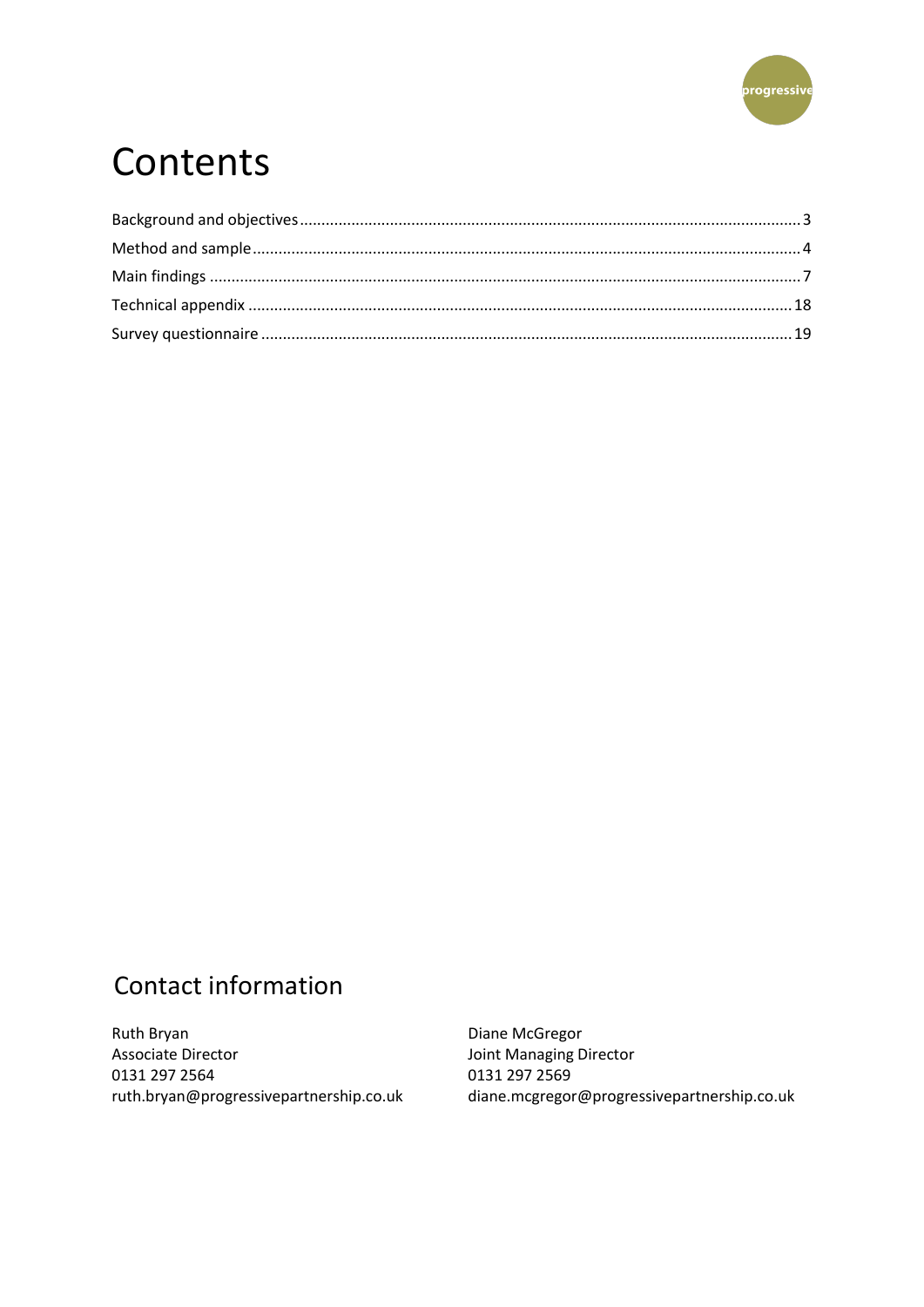

## <span id="page-2-0"></span>Background and objectives

## **Background**

This report presents the findings from the 2017 Public Defence Solicitors' Office (PDSO) client satisfaction survey, undertaken by Progressive Partnership on behalf of the Scottish Legal Aid Board (SLAB).

The PDSO is a national team of publicly funded, specialist criminal defence lawyers that provides advice and representation to people accused in relation to criminal offences who are eligible for legal aid in Scotland. SLAB employs 23 solicitors in a network of seven PDSO offices across the country.

The PDSO is committed to carrying out client satisfaction surveys in order to gather information about the outcomes of the service they provide and measure the impact of their service on clients. Previous surveys were undertaken in 2008 and 2011.

## **Research aims and objectives**

The overarching aim of the project was to gain an insight into how satisfied PDSO clients are with the service and information they received from the PDSO throughout the duration of their case.

Specific objectives were to:

- Measure client satisfaction with the overall service they received from PDSO at key stages in their case
- Measure client satisfaction with the advice and information they received from the PDSO and gather views on the clarity of that information
- Seek clients views on how the service could be developed further

The results of the survey will inform the PDSO and SLAB of clients' experiences of using the PDSO's services, and identify areas where service delivery can be developed or improved. Results will also be relevant to SLAB's other research projects and will be used to feed back into the wider stakeholder engagement programme.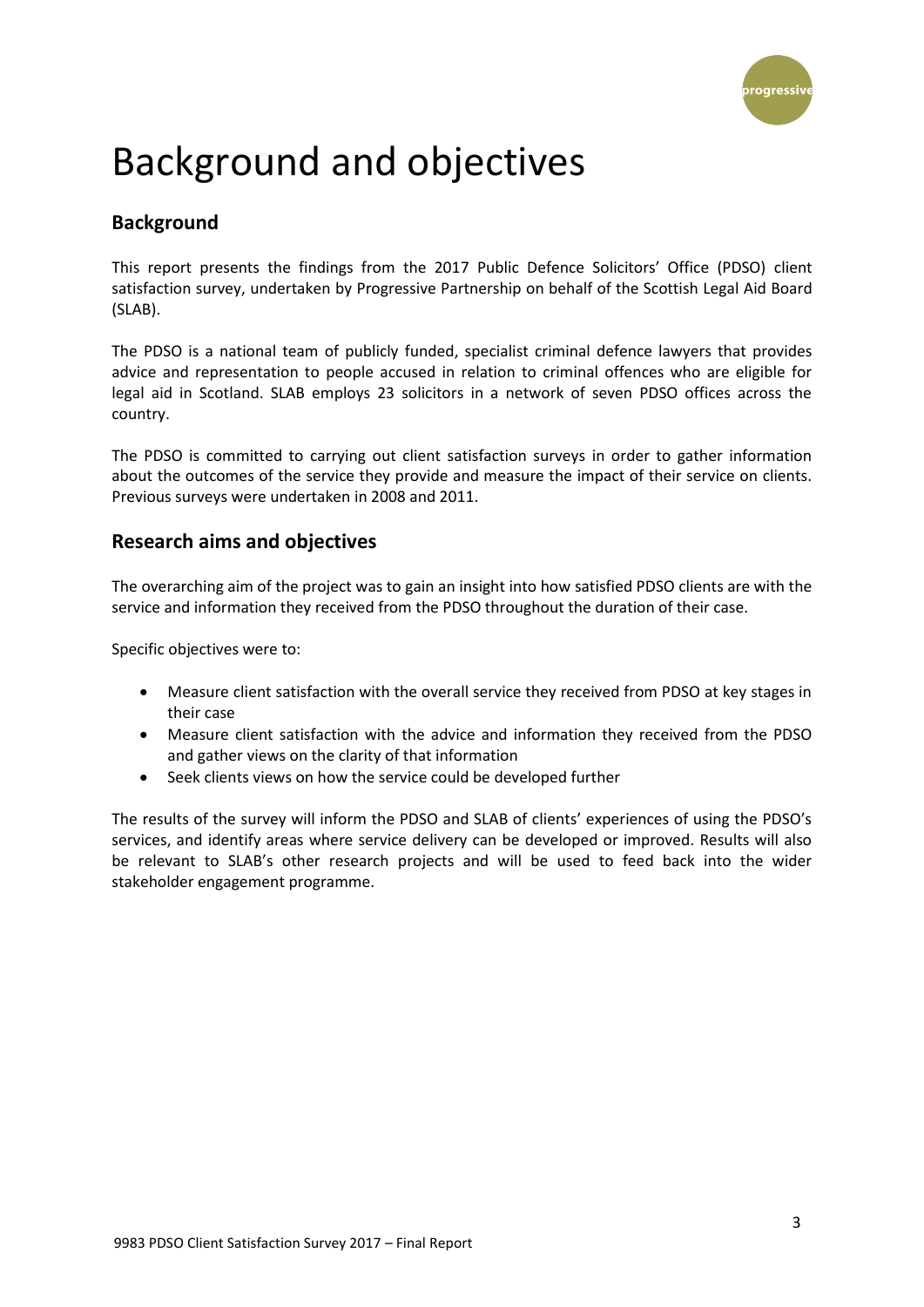

## <span id="page-3-0"></span>Method and sample

A postal self-completion survey was sent to 1,170<sup>1</sup> PDSO clients who had used the service within the last year. The fieldwork was conducted between 22 May and 30 June 2017, using a two-stage process (an initial mail out and then a reminder mailing to those who had not yet responded).

A web link was also provided in the covering letter for any respondents who preferred to complete the survey online, and a freephone number was provided in case respondents wished to complete a survey over the phone. However, very few surveys were completed using these methods (two online, none by phone).

Polish language translations were sent to 55 respondents, large print questionnaires to two, and emails to three.

The questionnaire was largely based on previous waves of the survey with some additions made by SLAB. Progressive also recommended improvements to the rating scales in 2017 to ensure that they were more balanced between positive and negative options.

### **Sample**

Table 1 outlines the sample and response rate – 105 completed surveys were returned, and a 10.1% response rate was achieved. This response rate is good for a postal survey of this nature, although lower than 2011 (19%) and more similar to 2008 (12%).

#### **Table 1: Survey response rate**

|                                  | No.   |
|----------------------------------|-------|
| Total sample database            | 1,175 |
| Duplicate cases                  | 2     |
| Non-English speakers             | ς     |
| Returned to sender               | 128   |
| <b>Total deliverable surveys</b> | 1,045 |
| <b>Total completed</b>           | 105   |
| <b>Response rate</b>             | 10.1% |

#### *Confidence levels*

**.** 

An overall sample size of 105 from a population of 1,045 provides a dataset with a margin of error of between ±1.81% and ±9.07%, calculated at the 95% confidence level (market research industry standard). This means that, for example, where 50% of the sample gave a certain answer, there is a 95% chance that the true value lies between 40.93% and 59.07% (±9.07%).

 $1$  The total sample was 1,175 but 2 cases were duplicates and 3 were known to be non-English speakers.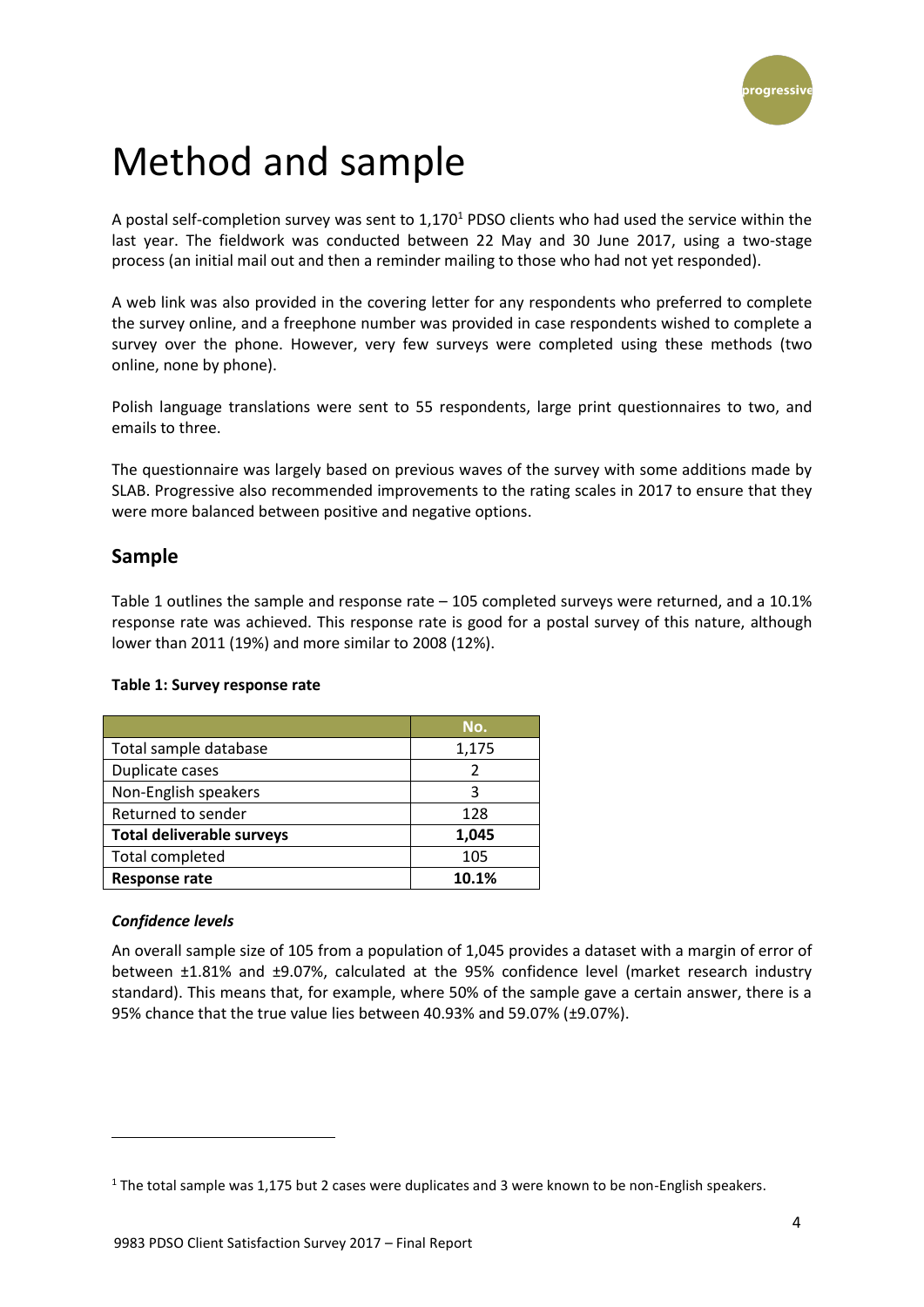

## **Limitations**

It should be borne in mind that the overall sample size was relatively small and so findings are indicative only. Sub-group sample sizes also mean that detailed analysis was not possible – results were compared looking at age group, gender and the number of times respondents had used the PDSO, but no significant differences emerged between groups due to the very small based numbers.

Please note that not all base sizes add up to the total sample base of 105, as respondents did not always complete all questions.

## **Sample profile**

Table 2 provides a breakdown of the sample profile.

#### **Table 2: Sample profile**

| <b>Gender</b>                | No.                      | %    | <b>Age</b>                     | No. | %    |
|------------------------------|--------------------------|------|--------------------------------|-----|------|
| Male                         | 77                       | 74%  | 18-24                          | 5   | 5%   |
| Female                       | 27                       | 26%  | 25-34                          | 17  | 16%  |
| <b>Base</b>                  | 104                      | 100% | 35-44                          | 20  | 19%  |
| <b>Sexual identity</b>       | No.                      | %    | 45-54                          | 34  | 32%  |
| Heterosexual / straight      | 96                       | 93%  | 55-64                          | 18  | 17%  |
| Gay / lesbian                | 3                        | 3%   | $65+$                          | 11  | 10%  |
| Bisexual                     | $\mathbf{1}$             | 1%   | <b>Base</b>                    | 105 | 100% |
| Other                        | 1                        | 1%   | Health problem/disability that | No. | %    |
|                              |                          |      | limits daily activity          |     |      |
| Prefer not to say            | $\overline{2}$           | 2%   | Yes                            | 45  | 44%  |
| <b>Base</b>                  | 103                      | 100% | No                             | 47  | 46%  |
| <b>Ethnic group</b>          | No.                      | %    | Prefer not to say              | 11  | 11%  |
| White                        | 98                       | 93%  | <b>Base</b>                    | 103 | 100% |
| Mixed/multiple ethnic groups | 1                        | 1%   | 'Looked after' status          | No. | %    |
| Asian/Asian Scottish/British | $\overline{\phantom{0}}$ |      | Currently                      | 4   | 4%   |
| African, Caribbean or Black  | 3                        | 3%   | Previously                     | 8   | 8%   |
| Other ethnic group           | 3                        | 3%   | Never                          | 79  | 83%  |
| Prefer not to say            |                          |      | Prefer not to say              | 4   | 4%   |
| <b>Base</b>                  | 105                      | 100% | <b>Base</b>                    | 95  | 100% |

As shown in Table 2, three quarters of respondents were male (74%) and a quarter (26%) were female. Females were slightly over-represented in the sample, as they made up 18% of the sample database.

There was a spread of ages included in the sample, with most falling in the middle age groups (51% were aged between 35 and 54). Respondents were predominantly white (93%) and heterosexual (93%).

The majority had not been in the care system (83%), although roughly one in ten were currently or had previously been 'looked after' by a local authority – this is higher than the proportion among the population as a whole (around 1.5%).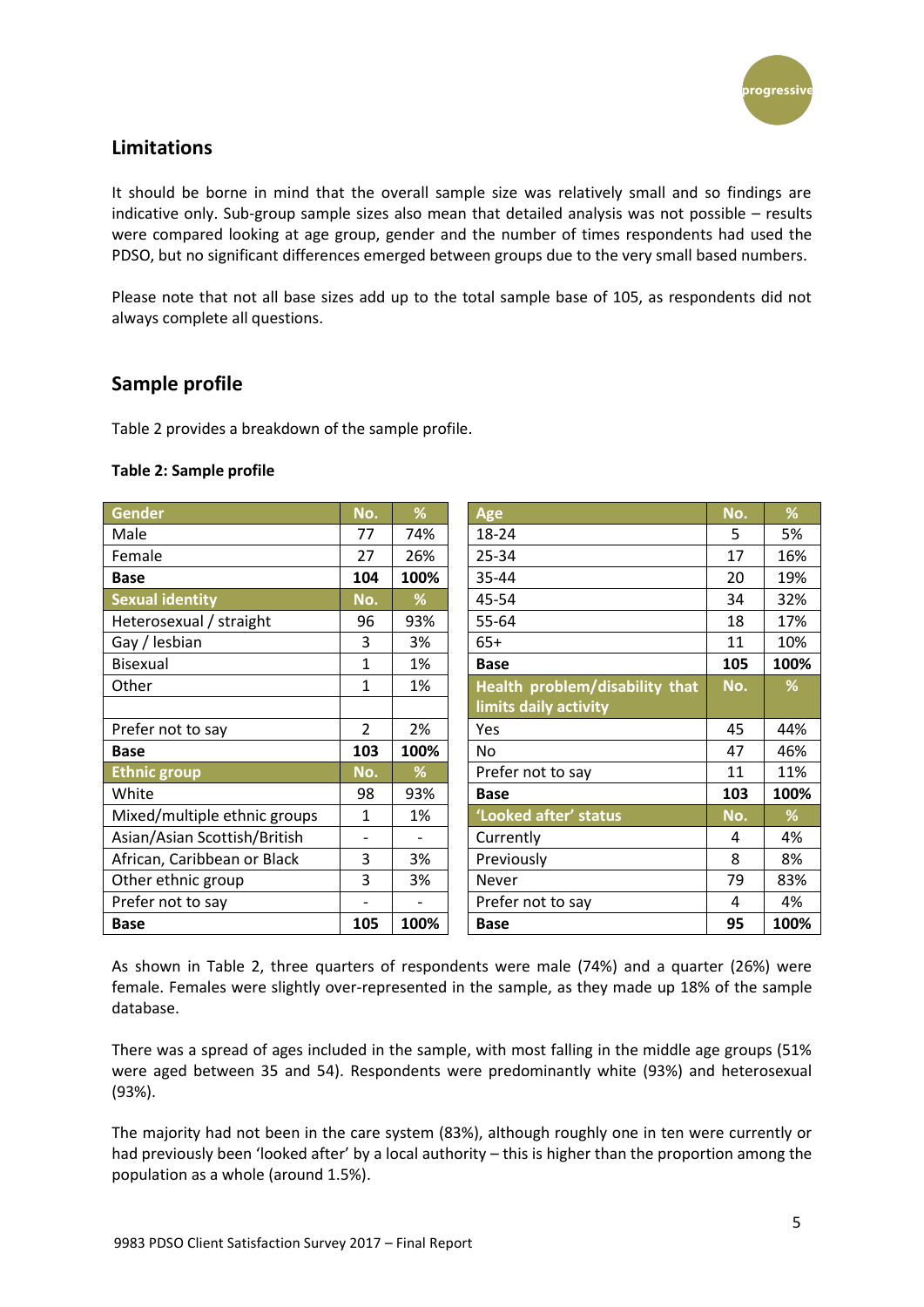

The sample was fairly evenly split in relation to health status: 44% said they had a health problem or disability which limits their daily activities; 46% said they did not. This is significantly higher than the population as a whole, where the proportion with an illness or disability that limits their daily activities is  $20\%^2$ .

## **PDSO office used**

Respondents were most likely to have used the Edinburgh, Glasgow or Inverness offices (see Table 3). This is reflective of the sample database – i.e. the achieved sample is representative of the respondent profile by PDSO office.

#### **Table 3: PDSO office used**

| <b>PDSO</b> office used   | % respondents | % in PDSO<br>database |
|---------------------------|---------------|-----------------------|
| Edinburgh                 | 32%           | 31%                   |
| Glasgow                   | 21%           | 22%                   |
| <b>Inverness</b>          | 16%           | 17%                   |
| Ayr                       | 11%           | 8%                    |
| <b>Falkirk</b>            | 10%           | 10%                   |
| Dundee                    | 8%            | 11%                   |
| Kirkwall                  | 2%            | 1%                    |
| Don't know/can't remember | 1%            |                       |
| <b>Base</b>               | 101           | 1,175                 |

**.** 

<sup>&</sup>lt;sup>2</sup> The 2011 Census reports that 20% of the population has a long-term illness or disability that limits their dayto-day activities – [http://www.scotlandscensus.gov.uk/news/census-2011-release-3f-detailed-characteristics](http://www.scotlandscensus.gov.uk/news/census-2011-release-3f-detailed-characteristics-health-scotland)[health-scotland](http://www.scotlandscensus.gov.uk/news/census-2011-release-3f-detailed-characteristics-health-scotland)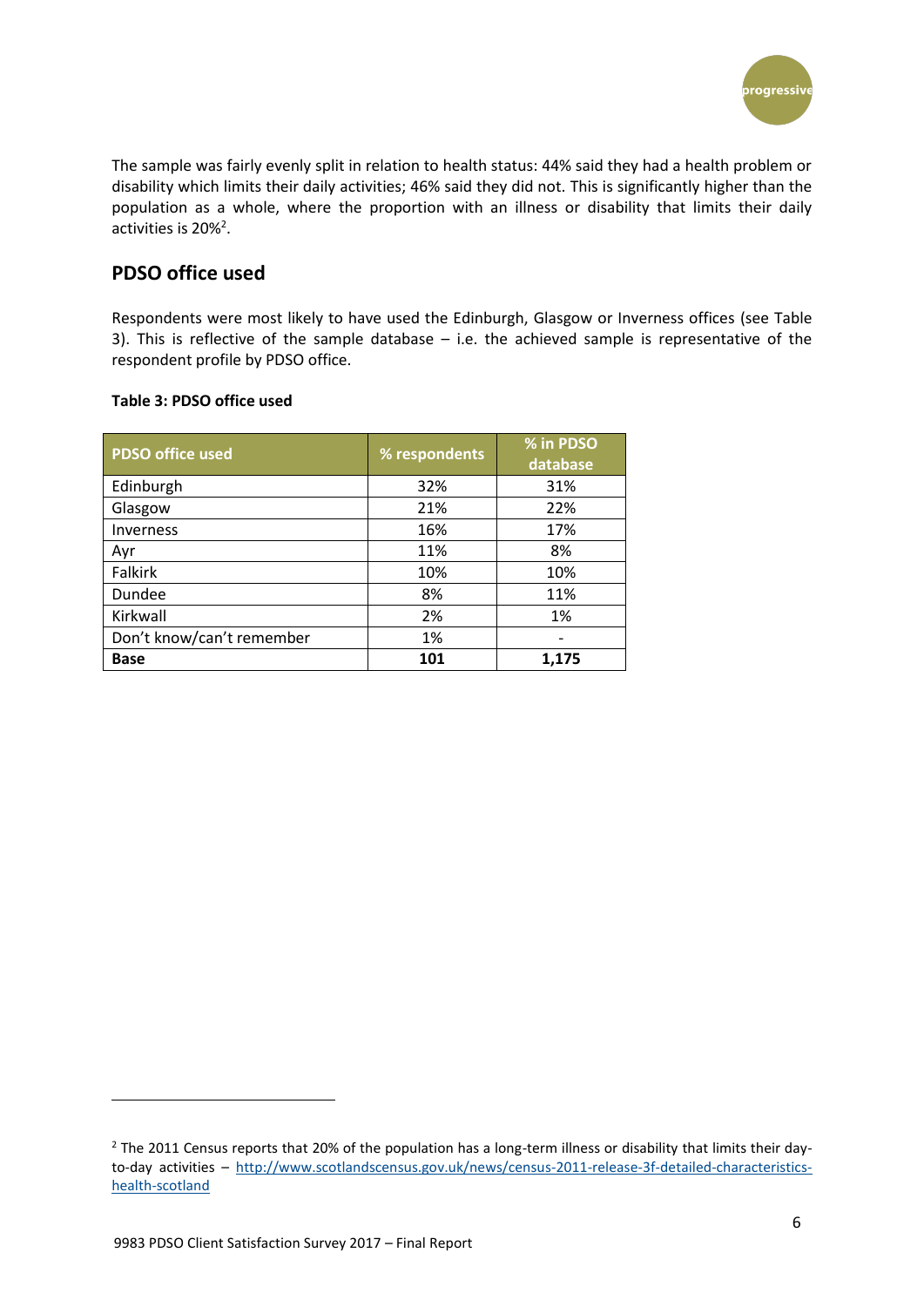

## <span id="page-6-0"></span>Main findings

## **Use of the PDSO**

Although all respondents had used the PDSO in the last year, only one in ten (10%) said they had any cases currently ongoing with the PDSO, while the majority (87%) did not (see Chart 1).

**Chart 1: Do you have any cases currently ongoing with the PDSO?**



Just under two thirds of respondents had used the PDSO just once; while around a fifth (19%) had used it twice and 16% had used it three or more times (see Chart 2).



#### **Chart 1: How many times have you used the PDSO?**

Base (all): 104

Of those who had used it three or more times, respondents tended to say they had used the service three times (three respondents), although two had used the service four times, and one respondent each said they had used the PDSO five or six times.

Base (all): 105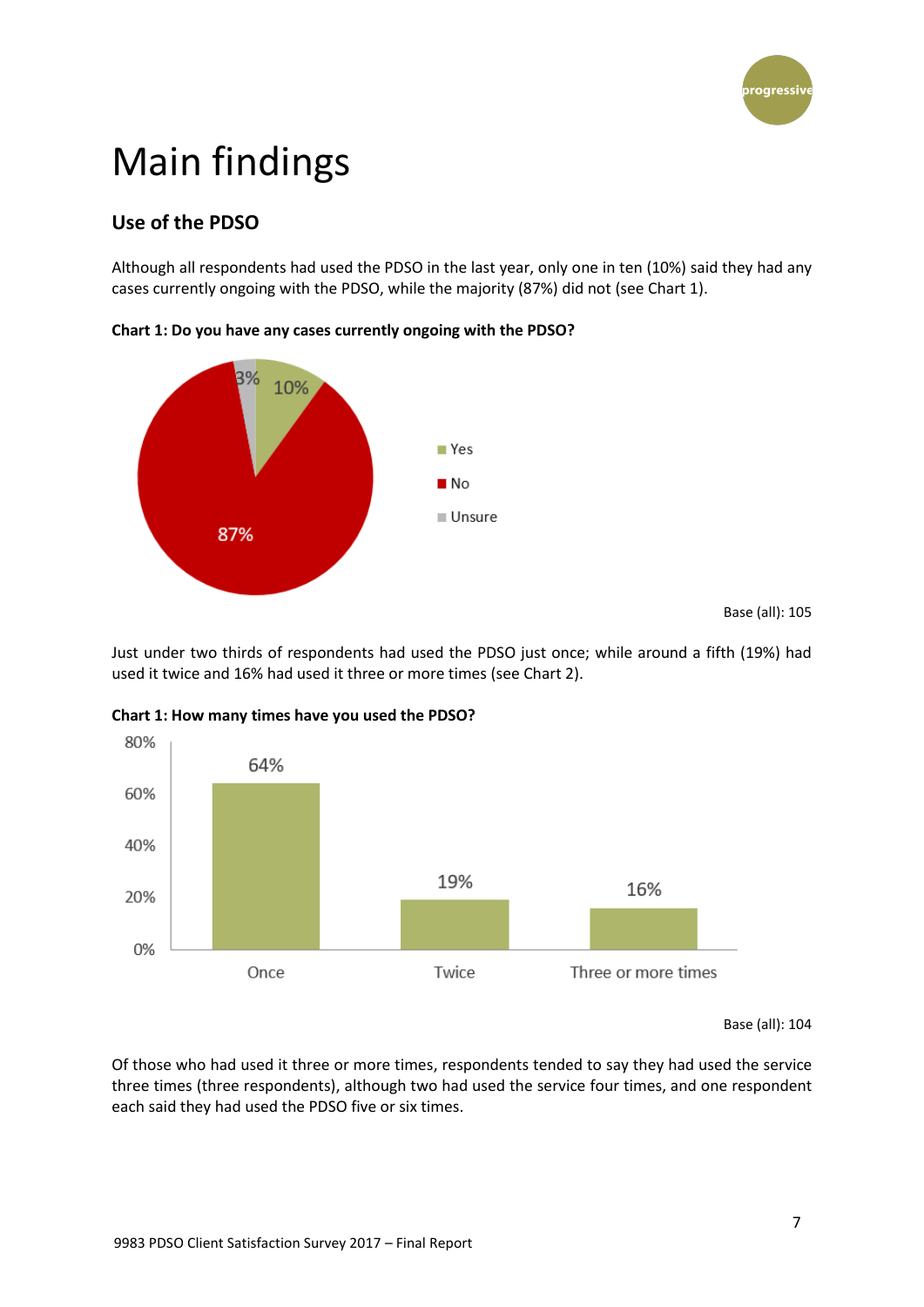

## **Awareness of the PDSO**

Respondents had most commonly found out about the PDSO through a duty solicitor<sup>3</sup> (78% – see Chart 3). Relatively few mentioned any other information source.





Five respondents gave 'other' responses:

- $\bullet$  In court (2)
- Citizens Advice (1)
- Hospital (1)
- They (police) could not contact mine (1).

## **Reasons for choosing the PDSO**

Most respondents had chosen the PDSO to represent them because they were the Duty Solicitor (63%), although 16% mentioned that they had received a recommendation and 8% said they chose the PDSO because they had used them in the past – see Chart 4.

**.** 

<sup>&</sup>lt;sup>3</sup> Court or police duty solicitor.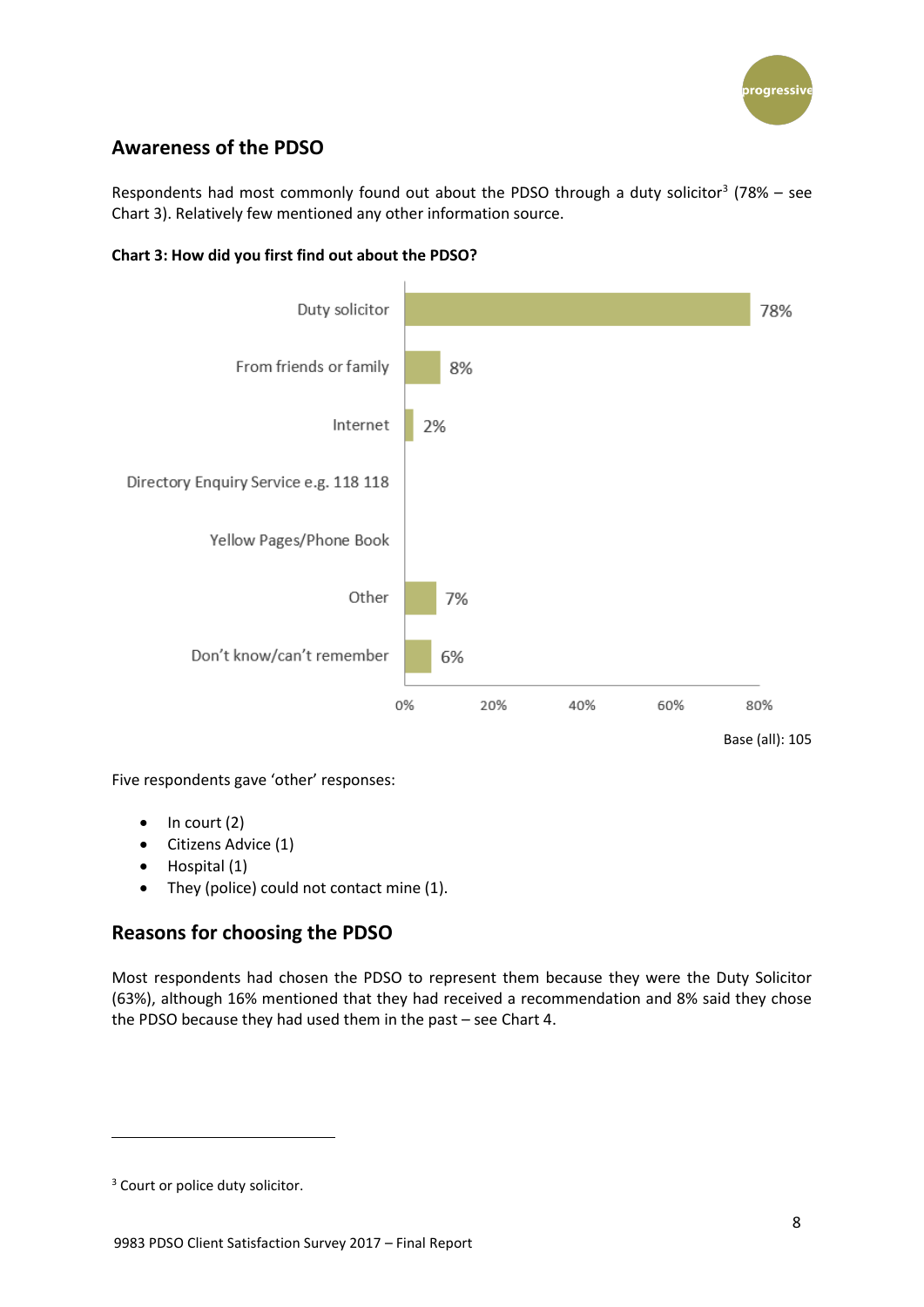

#### **Chart 4: Why did you choose the PDSO to represent you?**



Three respondents gave 'other' responses to this question, as follows:

- Mr X was my solicitor previously (1)
- No-one told me I could use another solicitor (1)
- Conversation in Polish (1).

## **Overall service**

Ratings of the overall service received from the PDSO were very high (see Chart 4). The most common response, made by 63% of respondents, was that the service was 'very good' – and a further 21% said it was 'good'. Very few gave a rating of 'poor' (2%) or 'very poor' (5%). The overall mean score was 4.36 out of 5 (where  $1$  = very poor and  $5$  = very good).



#### **Chart 4: In your opinion was the overall service you received from the PDSO…?**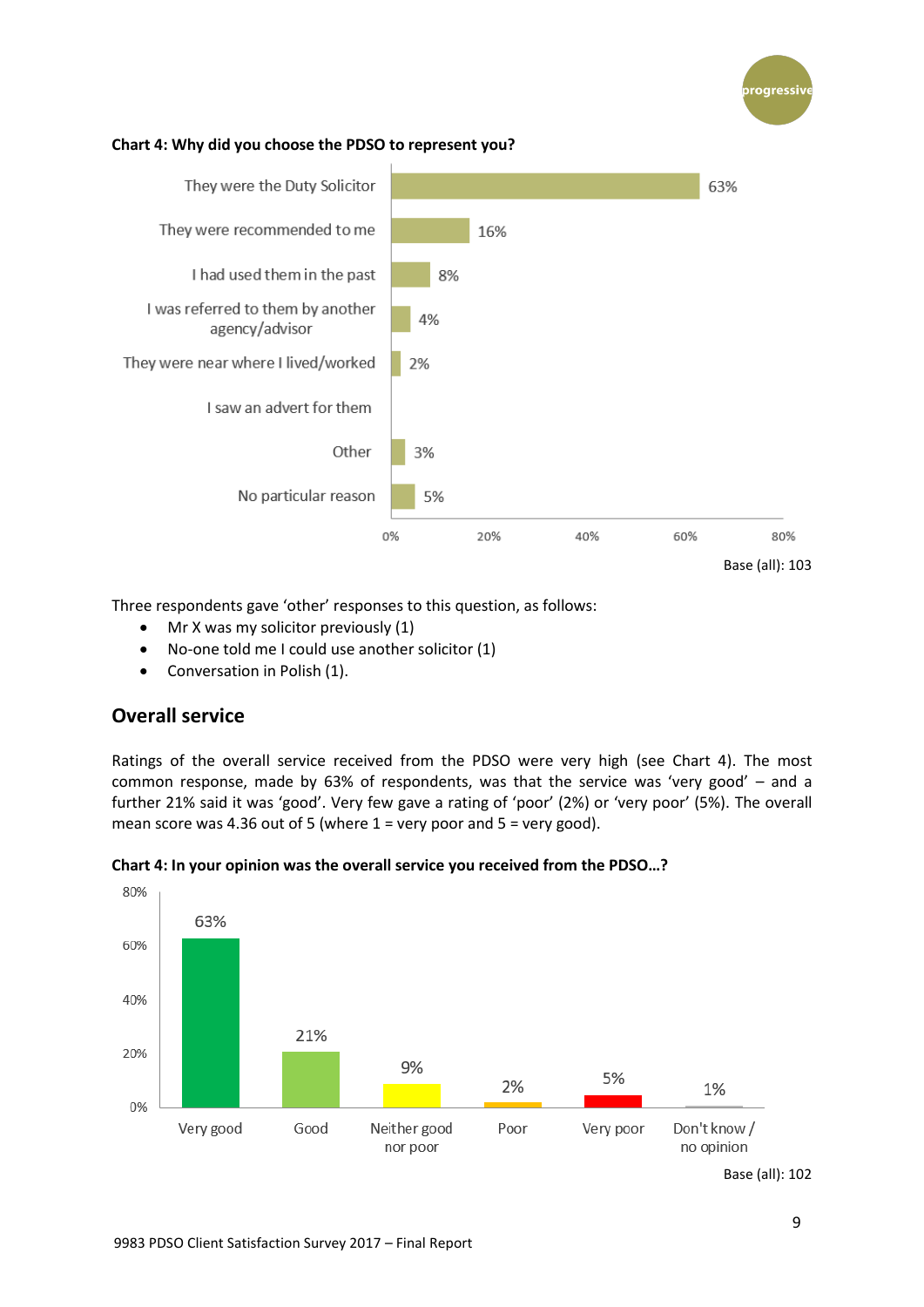

## **Ratings of the PDSO**

As well as providing an overall rating of the service, respondents were asked to rate various aspects of their PDSO lawyer's service – see Chart 5. The highest ratings were given for:

- Explaining things clearly
- Representing you in the court room
- Listening to you.

The lowest ratings were received for:

- Keeping you up to date with progress
- Advising you about the likely outcome
- Preparing you for what would happen in court.

However, ratings were generally high for all aspects with only a very small proportion giving ratings of 'poor' or 'very poor' for any of these elements of service.

#### **Chart 5: How good do you think your PDSO lawyer was at…?**



Base (all): 96~100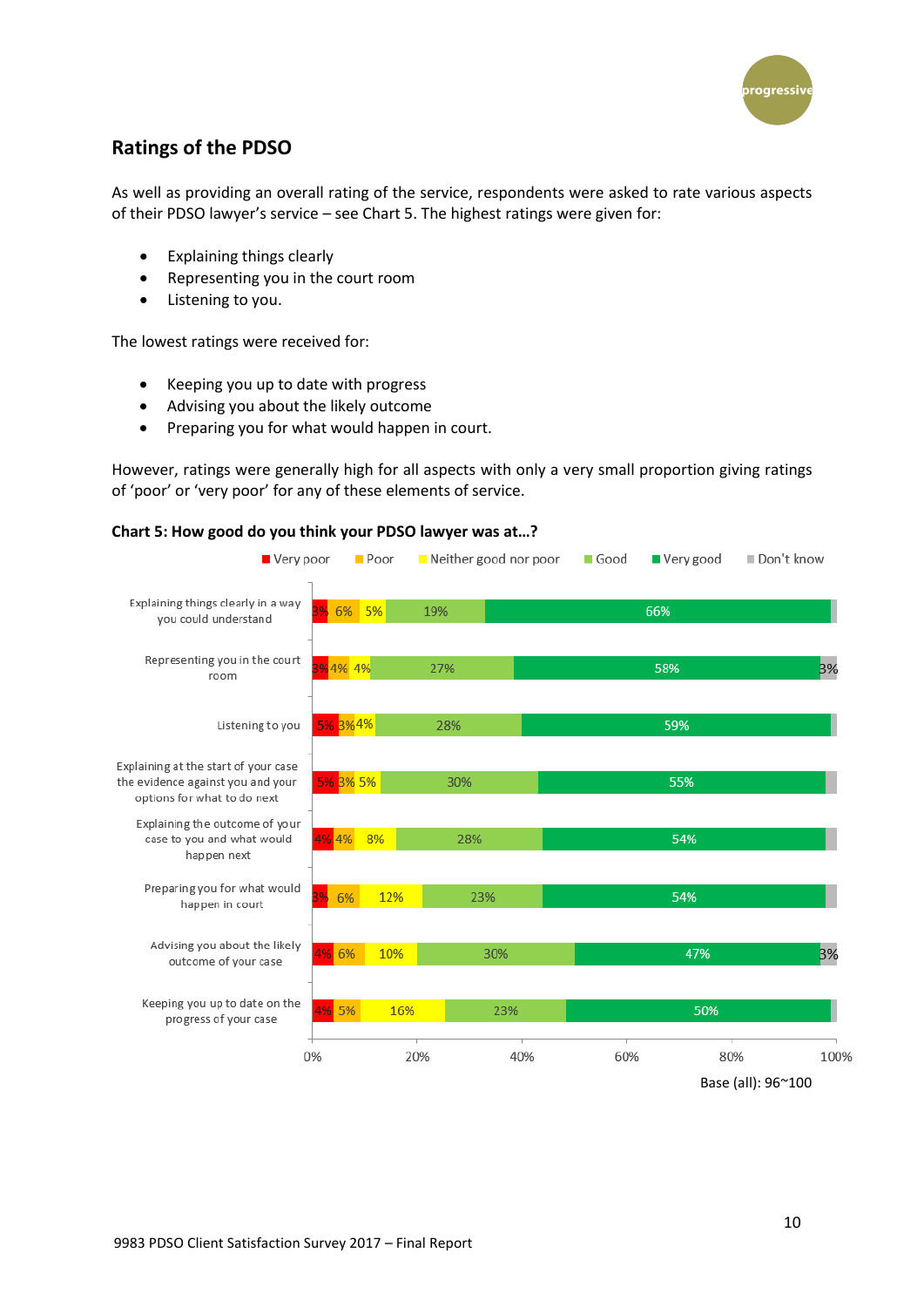

## **Proof of income or savings**

Overall, 88% said they had to provide some proof of income or savings to their PDSO lawyer; 6% said they did not and 6% could not remember (see Chart 6).

The most commonly mentioned documents required were proof of income (mentioned by 56%) and a National Insurance number (48%).





Base (all) 101

Although most respondents (87%) who needed to provide proof of income/savings said they did not have any problems getting hold of the relevant documents, a small minority did experience difficulties doing this (8%) – see Chart 7.

**.** 

<sup>4</sup> Please note this was a multi-code question – people could list more than one type of proof of income/savings. The 'yes', 'no' and 'don't know' options were single coded and other options were multicoded.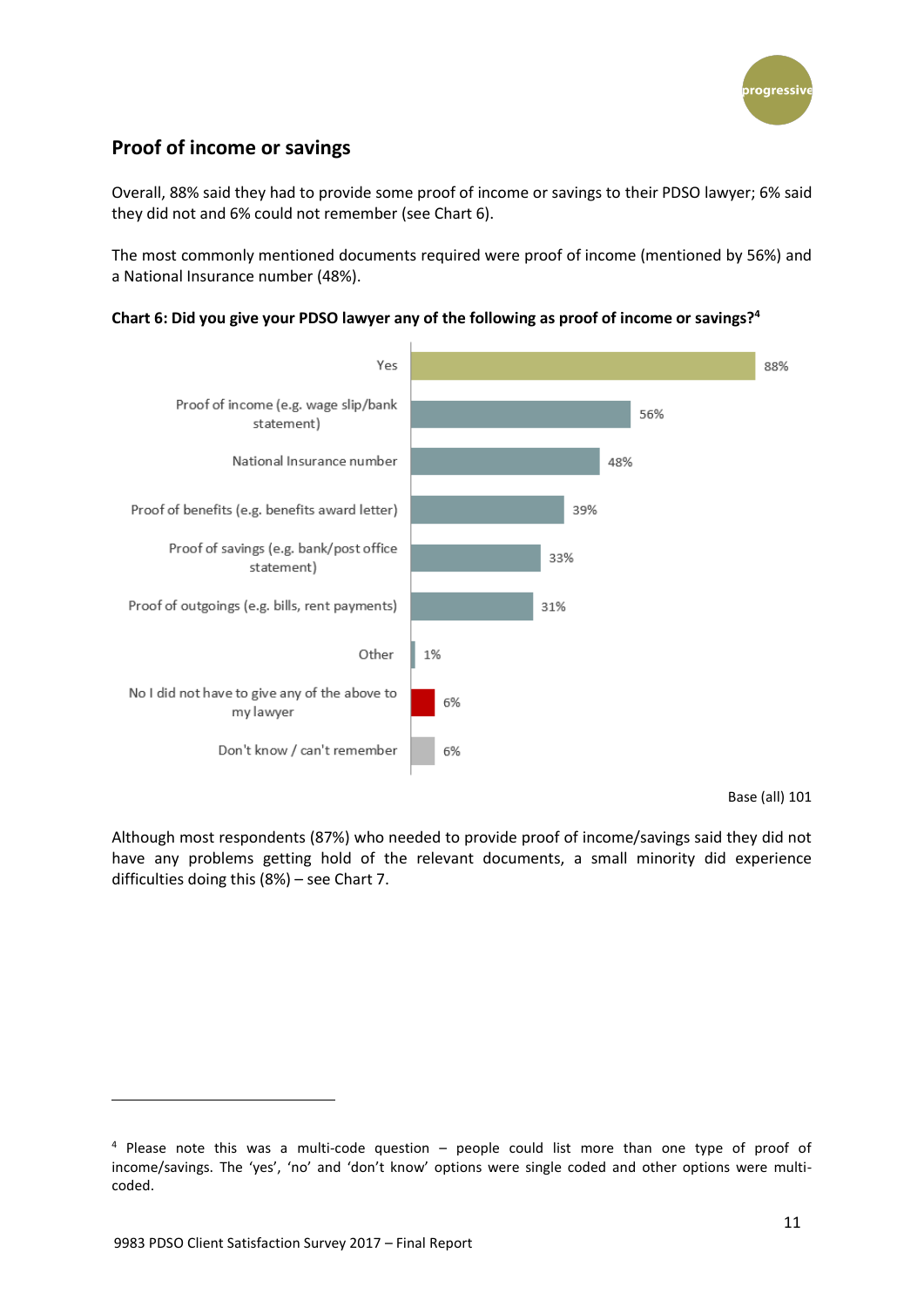

**Chart 7: Did you have any problems getting hold of the relevant documents to give to your PDSO lawyer?**



Base (all who provided documents): 87

The problems mentioned by the minority of respondents who experienced difficulties were:

- Difficulty getting Post Office statement via phone communication. Someone wrote on my behalf (1)
- $\bullet$  Proof of benefit (1)
- $\bullet$  E pay slips, couldn't access bank slips for whole year (1).

## **Contact with SLAB**

Three quarters of respondents (75%) said they had not had contact with SLAB about their case, while just 11% said that they had (although 14% were unsure) – see Chart 8.

#### **Chart 8: Did you have any direct contact with the Scottish Legal Aid Board (SLAB) about your criminal case?**



Base (all): 99

The reasons for having contact with SLAB tended to be unique to individual respondents. These included:

- *"Had to prove the small amount of money my son had was because of his learning and personal needs".*
- *"I was too slow to provide supplemental information… Also changed from SO to WSA lawyers, so had to repeat appn process".*
- *"Had to have direct contact with someone as I am 90% deaf".*
- *"Felt I needed financial help and still do!"*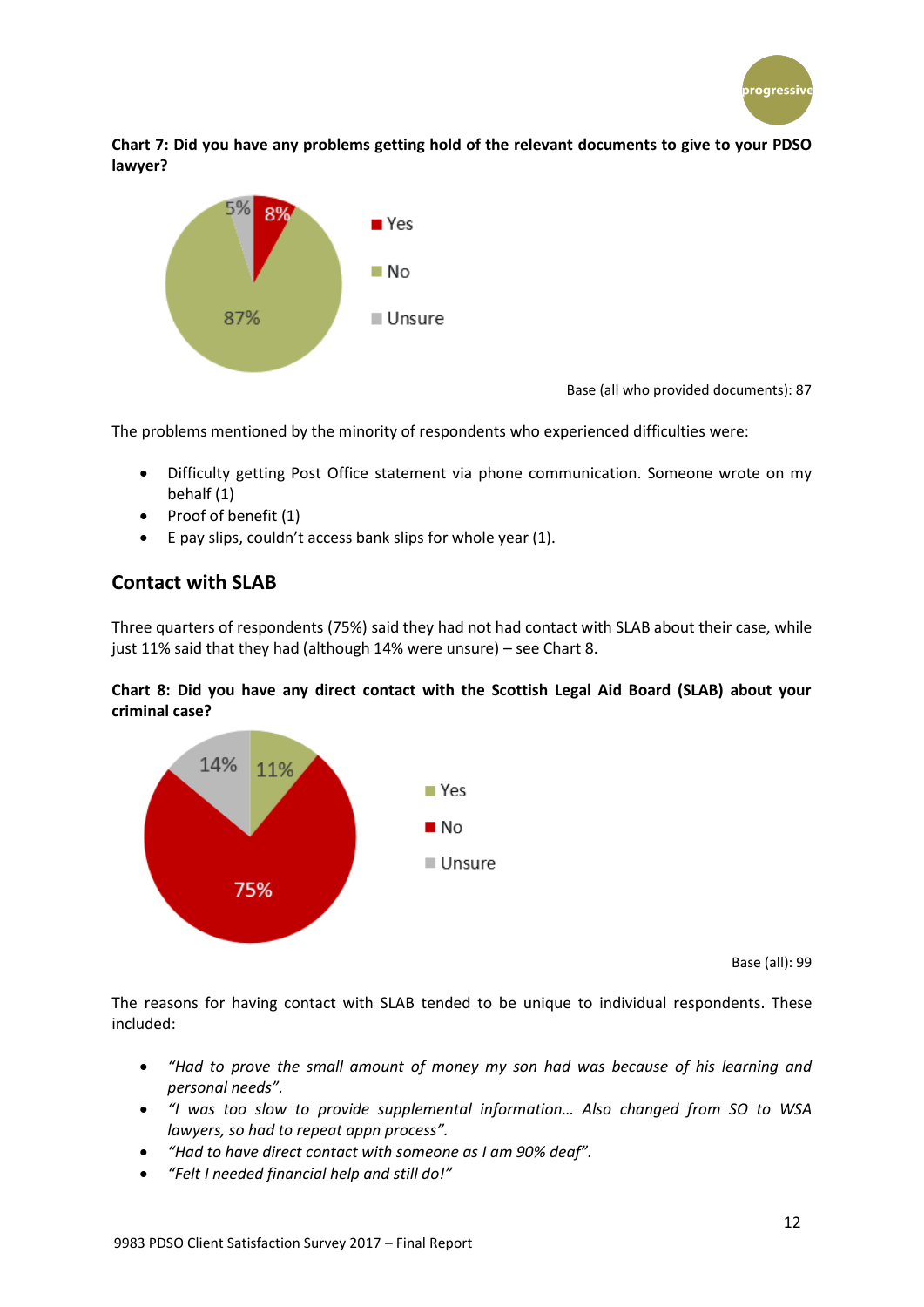

As only a small proportion of respondents had had direct contact with SLAB, only 11 respondents were able to rate the service received (see Chart 9), with 7 of these rating the service as being 'very good' or 'good'.

**Chart 9: If you had contact with the Scottish Legal Aid Board, in your opinion was the overall service you received…?** *(NB absolutes numbers shown rather than percentages due to small base sizes)*



### **Outcome of the case**

As shown in Chart 10, just over half (56%) said that the outcome of their case was better than they expected, while 23% said the outcome was about the same as they expected. However, 14% were disappointed with the outcome, saying it was worse than they had expected.





Base (all): 98

Respondents who said the outcome was better or worse than expected were asked the reasons for this. Only a small number gave reasons why the outcome was worse than expected. These tended to relate to being found guilty or received a harsher sentence than expected. The main categories of response given by the 48 respondents who commented on why the outcome was better are outlined in Table  $4 -$  the key reasons being that their sentence was not as bad as expected, or that the case/charges had been dropped.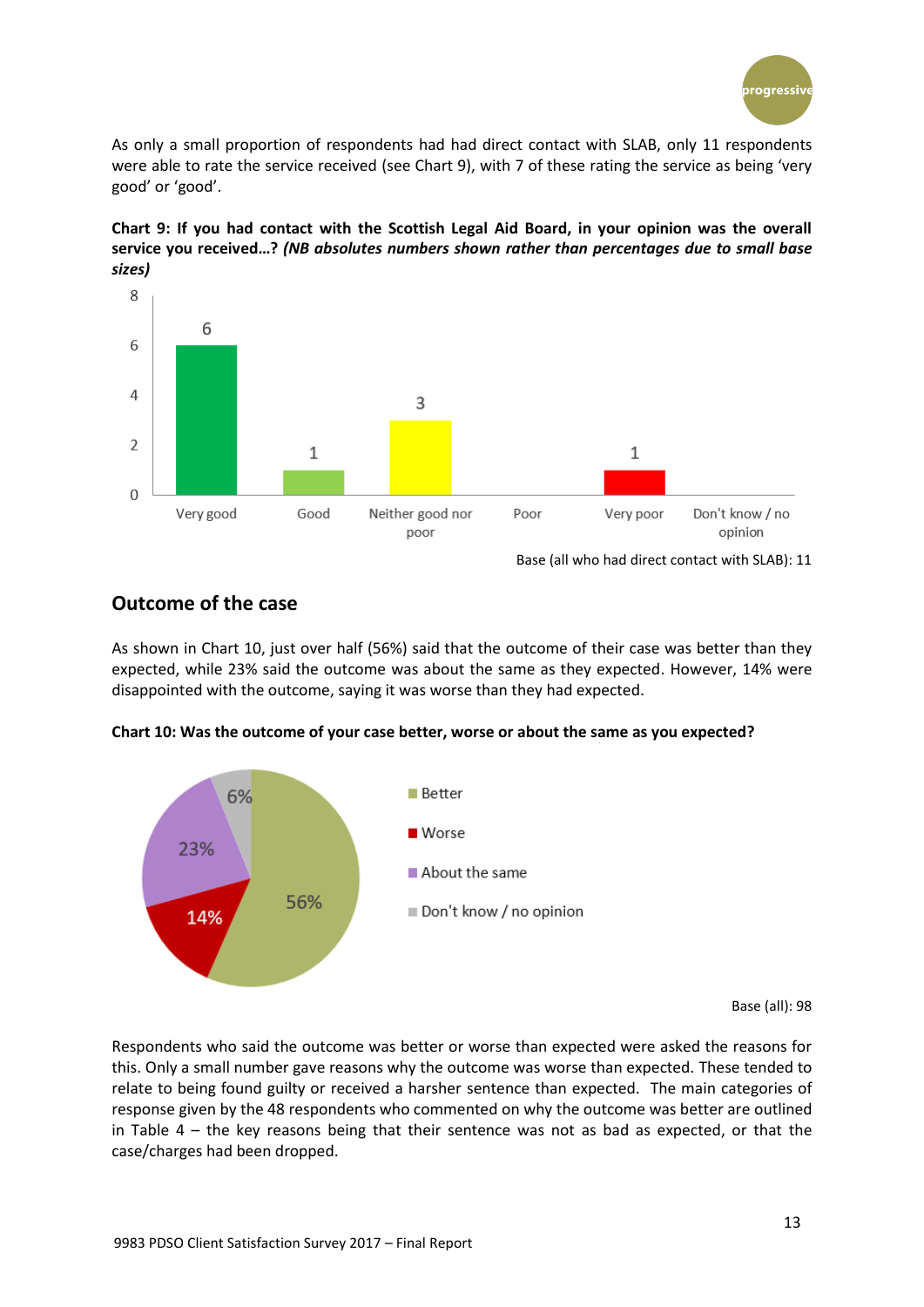

#### **Table 4: Reasons outcome of the case was better than expected**

| Reasons outcome was better                   | No. |
|----------------------------------------------|-----|
| Sentence received was not as bad as expected | 15  |
| Case/charges were dropped                    | 12  |
| Expected the worst/bad outcome               | 8   |
| Solicitor was good                           | 6   |
| Found not guilty                             |     |
| There was no evidence against me             |     |
| No comment                                   |     |
| Other                                        |     |
| <b>Base (all who commented)</b>              | 48  |

#### **Using the PDSO again**

Reflecting the high service ratings given, most respondents (85%) said they would use the PDSO again if they were charged with an offence (see Chart 11).

Respondents who reported that the outcome of their case was better than they had expected (94%) or about the same as they expected (91%) were more likely than those who said the outcome was worse than expected (43% – 6 respondents) to say they would use the PDSO again.





Base (all): 104

### **Suggested improvements**

When asked whether they would like to see any changes in the services provided by the PDSO, 59 respondents provided any comment – with 27 of these saying no changes were required and 11 giving positive feedback.

The main categories of comment provided are outlined in Table 5. Very few suggestions were made by more than a very small number of respondents – the most common being:

- Having one dedicated solicitor / the same solicitor throughout the process
- Better communication
- Better attitude/more compassion from solicitors.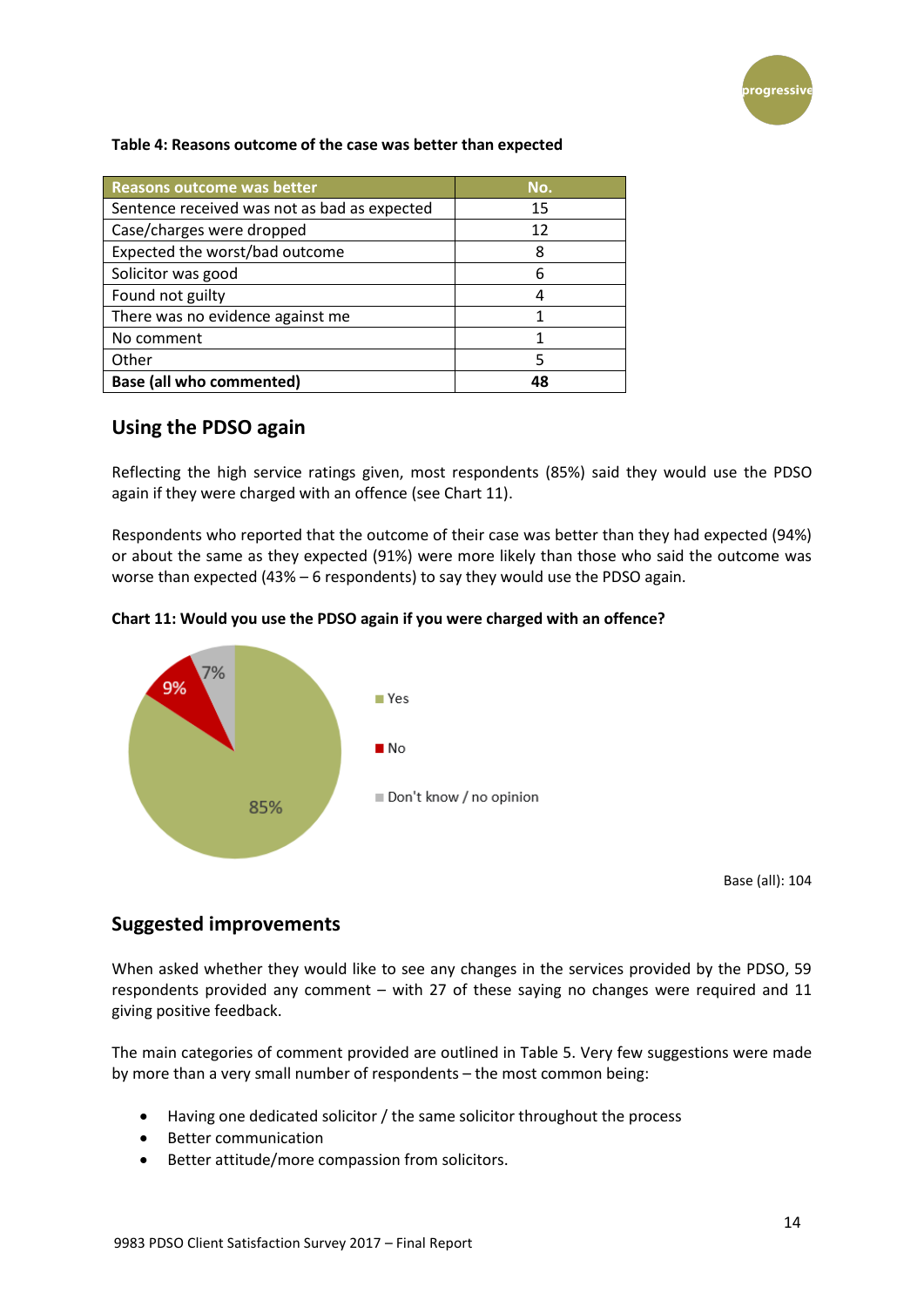

**Table 5: Are there any changes you would like to see to improve the services provided by the PDSO?**

| <b>Suggested changes</b>                     | No.                      |
|----------------------------------------------|--------------------------|
| No change required / NA                      | 27                       |
| Positive comment about service/lawyer        | 11                       |
| Have one dedicated solicitor for each client | 4                        |
| <b>Better communication</b>                  | 3                        |
| Better attitude/compassion                   | 3                        |
| Listen to clients more                       | $\overline{\mathcal{L}}$ |
| Explain evidence / sentences more clearly    | $\overline{\mathcal{L}}$ |
| Specific complaints about solicitors         | $\overline{\mathcal{L}}$ |
| Professionalism                              | 1                        |
| Quicker decisions re legal aid               | 1                        |
| More time spent with clients                 | 1                        |
| More solicitors                              | 1                        |
| Other                                        | $\overline{\mathcal{L}}$ |
| Don't know                                   | $\mathfrak z$            |
| <b>Base (all who commented)</b>              | 59                       |

Comments included feedback such as:

- *"I cannot fault this service, they were most helpful when I needed proper representation. And did it well".*
- *"No the service I received was brilliant. My lawyer was amazing she explained everything to me from the start. She was fully committed to me and represented me in the best possible way. If i was ever to be charged with an offence again which I won't I would ask for [her] to be my lawyer. I had full trust in her and the system to prove I was innocent".*
- *"No the service was very good".*
- *"Everything should stay on this high level of service".*
- "Knowing who would represent from the court of first instance (if possible) to who you would be dealing with at the trial".
- *"More information regarding sentence meanings and stop sending stand in solicitors as they don't know your case".*
- *"More communication, updates, listening not just looking at police records".*
- *"For a first time offender felt it rather daunting so more compassion".*
- *"Long time for waiting on decision whether a solicitor will be granted, too high requirements regarding granting legal aid".*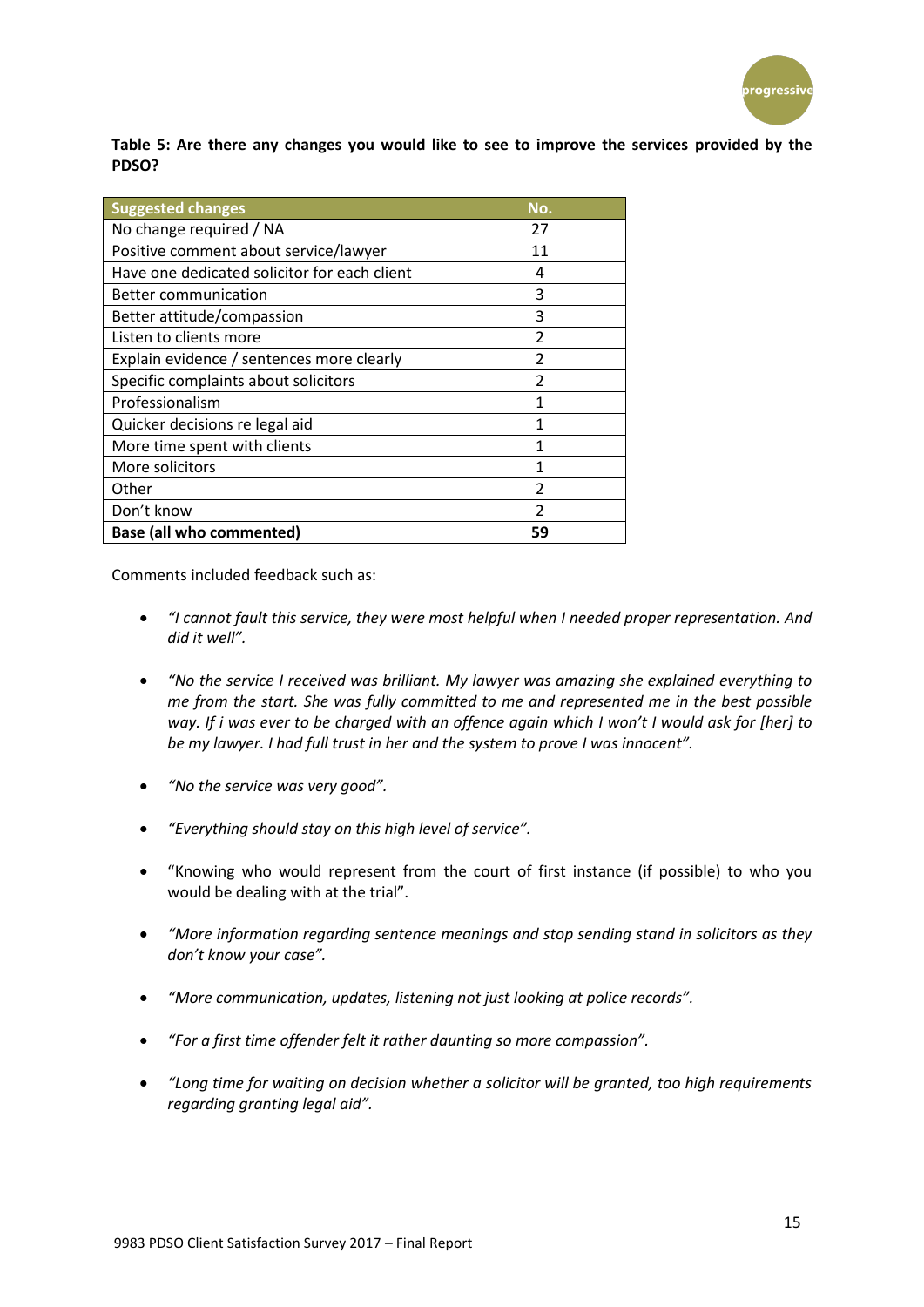

## **Accessibility and equality**

Finally, respondents were asked whether anything to do with their personal situation had made it more difficult for them to access PDSO services. Only a small number of respondents provided a relevant comment. These tended to focus on the respondent's age and/or a health issue or disability, for example:

- *"I don't feel my mental health was fully considered or allowances made for (chronic depression or ASD)".*
- *"MS and UTI made me very confused – poor short term memory, hallucinating. Cannot thank enough the PDSO for their help and advice – she was wonderful and she took over and sentenced me out".*
- *"Yes hearing is always a difficulty as I can't hear over phone and had problems in courtroom also. It wasn't so much a PDSO problem but mine".*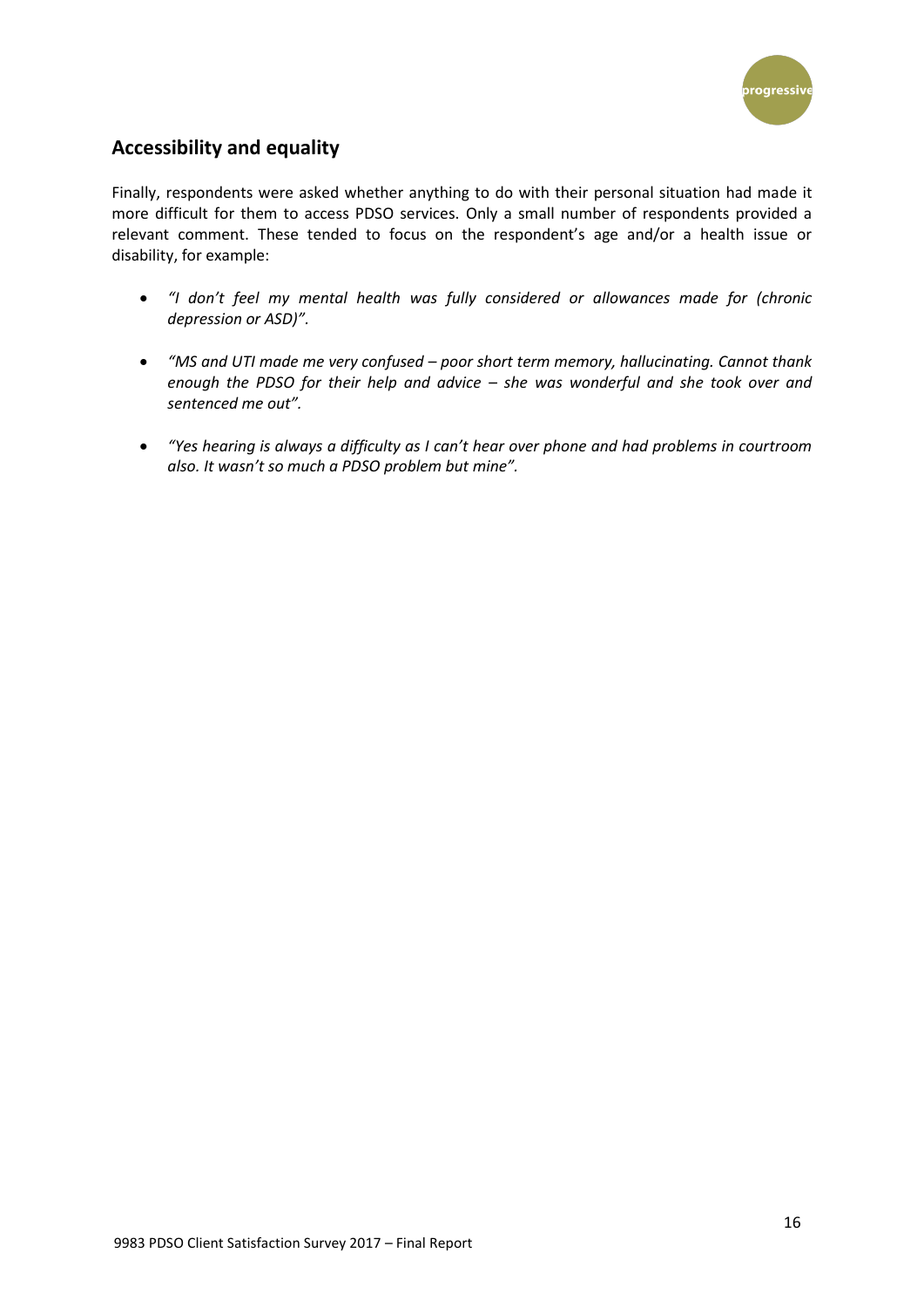

## **Conclusions and recommendations**

#### *Overview*

The 2017 PDSO Client Satisfaction Survey achieved a good response rate of 10.1%. The achieved sample was also reflective of the sample database in terms of PDSO office used.

#### *Summary of findings*

Around two thirds of respondents had used the PDSO just once, while around a third had used it twice or more. For most respondents, awareness and use of the PDSO was driven by the fact that the PDSO lawyer was the duty solicitor.

Ratings of the service overall, and of individual aspects of the PDSO lawyers' service, were high – 83% gave a 'good' or 'very good' rating overall and just 7% gave a rating of 'poor' or 'very poor'. The aspects of service given the highest ratings were: explaining things clearly; representing clients in the court room; and listening to clients.

Reflecting these satisfaction levels, 85% said they would use the PDSO again if charged with an offence.

Very few respondents said they had direct contact with SLAB, but of the 11 people giving a rating, six said the service was 'very good' and one said it was 'good'.

When asked if there were changes they would like to see to the PDSO's services, very few provided suggestions – and several used the opportunity to provide positive feedback rather than making suggestions for improvements. The most common suggestions were: having one dedicated solicitor / the same solicitor throughout the process; better communication; and better attitude/more compassion from solicitors.

#### *Recommendations*

The survey results indicate high levels of satisfaction among PDSO clients, which suggest that very little improvement to service is required. The only thing mentioned by a minority of respondents would be better communications and one lawyer dedicated to the case throughout the process.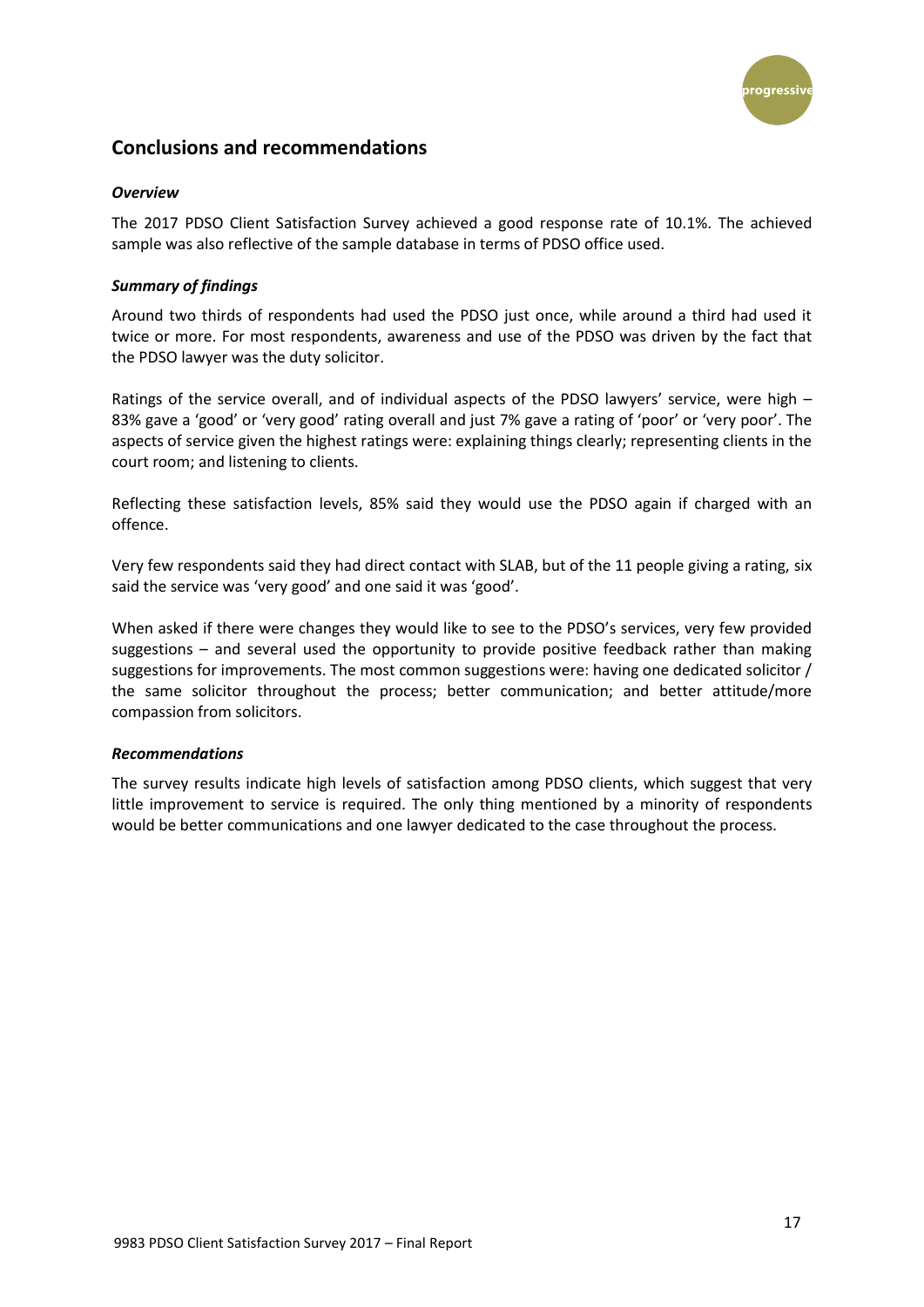

## <span id="page-17-0"></span>Technical appendix

## **Method**

#### *Quantitative*

- The data was collected by postal self-completion survey.
- The target group for this research study was PDSO clients.
- The sampling frame used for this study was provided by SLAB.
- The final achieved sample size was 105.
- Fieldwork was undertaken between 22<sup>nd</sup> May and 30<sup>th</sup> June 2017.
- All persons on the sampling frame were invited to participate in the study. Respondents to paper and internet self-completion studies are self-selecting and complete the survey without the assistance of a trained interviewer. This means that Progressive cannot strictly control sampling and in some cases, this can lead to findings skewed towards the views of those motivated to respond to the survey.
- The overall response rate to the survey was 10.1%. This response rate is typical for a survey of this kind.

#### *Data processing and analysis*

- The overall sample size of 105 provides a dataset with a margin of error of between ±1.81% and ±9.07%, calculated at the 95% confidence level (market research industry standard).
- Our data processing department undertakes a number of quality checks on the data to ensure its validity and integrity.
- For paper questionnaires these checks include:
	- All questionnaires are checked manually for completeness and sense.
	- Data is entered into our analysis package, SNAP, which includes facilities for the verification of punched data (e.g. double data entry). A minimum of 5% verification of punched data is undertaken.
	- Where a self-completion survey is returned anonymously there is not any opportunity for validation. However all questionnaires returned undergo rigorous editing and quality checks and any thought to be invalid are removed from further processing.
- A computer edit of the data carried out prior to analysis involves both range and inter-field checks. Any further inconsistencies identified at this stage are investigated by reference back to the raw data on the questionnaire.
- Where 'other' type questions are used, the responses to these are checked against the parent question for possible up-coding.
- Responses to open-ended questions will normally be spell and sense checked. Where required these responses may be grouped using a code-frame which can be used in analysis.
- A SNAP programme set up with the aim of providing the client with useable and comprehensive data. Crossbreaks are discussed with the client in order to ensure that all information needs are met.
- All research projects undertaken by Progressive comply fully with the requirements of ISO 20252.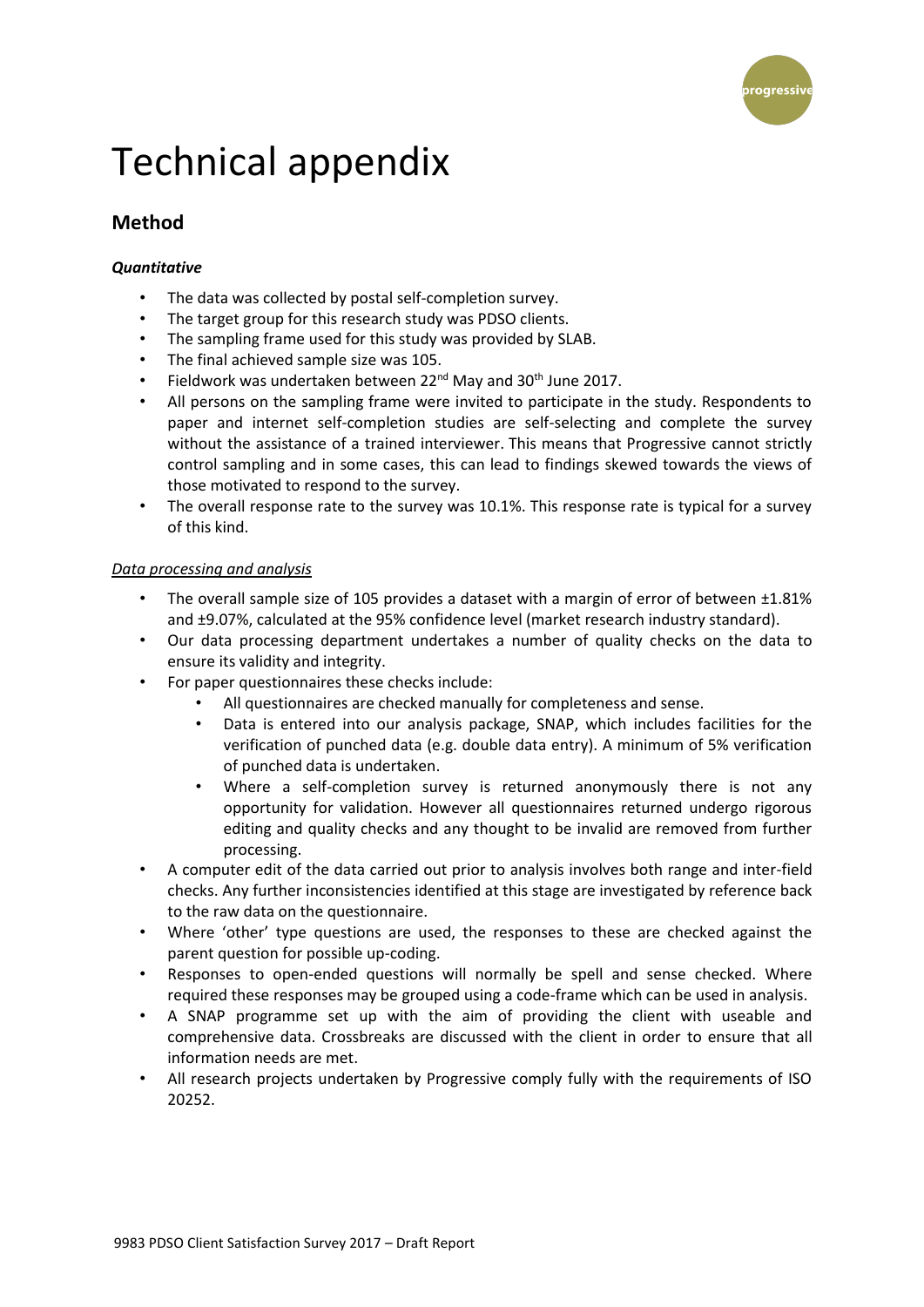

## <span id="page-18-0"></span>Survey questionnaire

## **THE PUBLIC DEFENCE SOLICITORS' OFFICE (PDSO) CLIENT SURVEY 2017**

| Q1 Do you have any cases currently ongoing with the PDSO? Please tick one box only |  |  |
|------------------------------------------------------------------------------------|--|--|
| Yes                                                                                |  |  |
| No                                                                                 |  |  |
| Unsure                                                                             |  |  |

If you have used the PDSO for more than one case, please answer these questions thinking about your **most recently closed case**.

| Q2 How many times have you used the PDSO? Please tick one box only |                                  |  |
|--------------------------------------------------------------------|----------------------------------|--|
| Once                                                               |                                  |  |
| Twice                                                              |                                  |  |
| Three or more times                                                |                                  |  |
|                                                                    | please write in number of times: |  |

| Q3 How did you first find out about the PDSO? Please tick one box only |                  |  |
|------------------------------------------------------------------------|------------------|--|
|                                                                        |                  |  |
| Duty Solicitor                                                         | $\Box$ 1         |  |
| Police                                                                 | $\square$        |  |
| From friends or family                                                 | $\square$        |  |
| Internet                                                               | $\Box 4$         |  |
| Yellow Pages/Phone Book                                                | $\square$        |  |
| Directory Enquiry Service e.g. 118 118                                 | $\Box$ 6         |  |
| Other                                                                  | 口7               |  |
|                                                                        | please write in: |  |
| Don't know/can't remember                                              | $\square$        |  |

| Q4 Why did you choose the PDSO to represent you? Please tick one box only |                  |  |
|---------------------------------------------------------------------------|------------------|--|
| They were the Duty Solicitor                                              |                  |  |
| I had used them in the past                                               | □2               |  |
| They were near where I lived/worked                                       | $\square$        |  |
| They were recommended to me                                               | $\Box 4$         |  |
| I was referred to them by another agency/advisor                          | $\square$ 5      |  |
| saw an advert for them                                                    | $\Box 6$         |  |
| No particular reason                                                      | $\square$ 7      |  |
| Other                                                                     | $\square$        |  |
|                                                                           | please write in: |  |

| <b>Q5 Which PDSO office did you use?</b> (If you have used more than one, please refer to the office used for your |    |  |
|--------------------------------------------------------------------------------------------------------------------|----|--|
| most recently closed case). Please tick one box only.                                                              |    |  |
| Avr                                                                                                                | ⊓1 |  |
| Dundee                                                                                                             |    |  |
| Edinburgh                                                                                                          | Π3 |  |
| Falkirk                                                                                                            | П4 |  |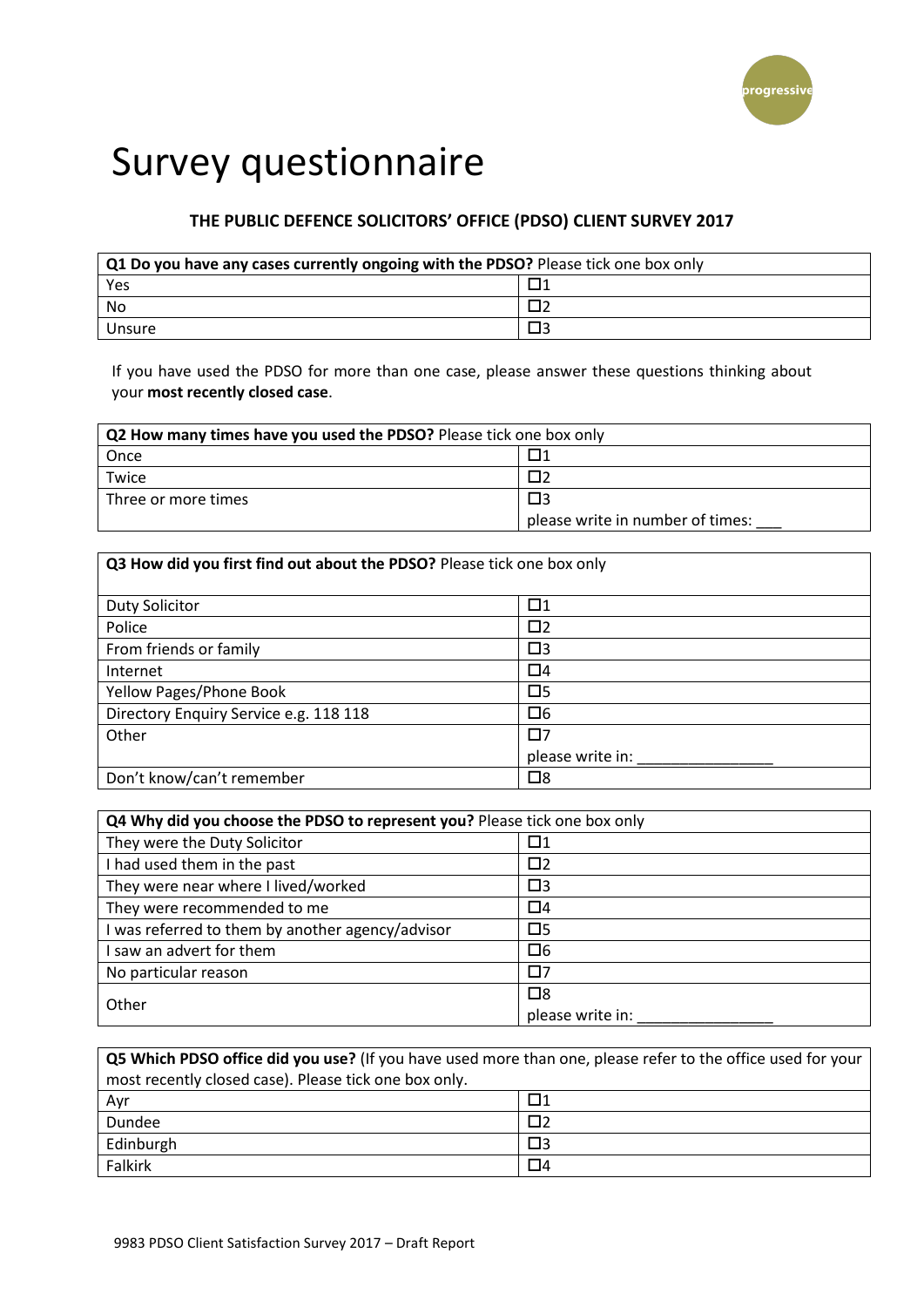

| Glasgow                   | ⊐⊃ |
|---------------------------|----|
| Inverness                 | □6 |
| Kirkwall                  |    |
| Don't know/can't remember | ⊠⊡ |

| Q6 In your opinion was the overall service you received from the PDSO<br>Please tick one box only |      |                          |      |           |                             |
|---------------------------------------------------------------------------------------------------|------|--------------------------|------|-----------|-----------------------------|
| Very Good                                                                                         | Good | Neither good nor<br>poor | Poor | Very poor | Don't<br>know/no<br>opinion |
| $\Box$ 1                                                                                          | כ⊓   | □3                       | □4   | $\square$ | 口6                          |

| Q7 How good do you think your PDSO lawyer(s) was at:                                                        |              |           |                                       |          |              |                             |
|-------------------------------------------------------------------------------------------------------------|--------------|-----------|---------------------------------------|----------|--------------|-----------------------------|
| Please tick one box per row                                                                                 |              |           |                                       |          |              |                             |
|                                                                                                             | Very<br>Good | Good      | <b>Neither</b><br>good<br>nor<br>poor | Poor     | Very<br>poor | Don't<br>know/no<br>opinion |
| a) Listening to you                                                                                         | $\square$ 1  | $\square$ | $\square$                             | $\Box 4$ | $\square$    | $\Box 6$                    |
| b) Explaining things clearly in a way<br>you could understand                                               | $\square$ 1  | $\square$ | $\square$                             | $\Box$ 4 | $\square$    | $\Box 6$                    |
| c) Explaining at the start of your case<br>the evidence against you and your<br>options for what to do next | $\square$ 1  | $\square$ | $\square$                             | $\Box$ 4 | $\square$    | $\Box 6$                    |
| d) Keeping you up to date on the<br>progress of your case                                                   | $\square$ 1  | $\square$ | $\square$                             | $\Box 4$ | $\square$    | $\square$ 6                 |
| e) Preparing you for what would<br>happen in court                                                          | $\square$ 1  | $\square$ | $\square$                             | $\Box 4$ | $\square$    | $\Box 6$                    |
| f) Advising you about the likely<br>outcome of your case                                                    | $\square$ 1  | $\square$ | $\square$                             | $\Box 4$ | $\square$    | $\Box 6$                    |
| g) Representing you in the court room                                                                       | $\square$ 1  | $\square$ | $\square$                             | $\Box$ 4 | $\square$    | $\Box 6$                    |
| h) Explaining the outcome of your<br>case to you and what would happen<br>next                              | $\square$ 1  | $\square$ | $\square$                             | $\Box 4$ | $\square$    | $\Box 6$                    |

| Q8 Did you give your PDSO lawyer any of the following as proof of income or savings?   |             |  |
|----------------------------------------------------------------------------------------|-------------|--|
| Yes, please tick all that apply below:                                                 | $\square$ 1 |  |
| Proof of benefits (e.g. benefits award letter)                                         | $\square$   |  |
| Proof of income (e.g. wage slip/bank statement)<br>$\blacksquare$                      | $\square$   |  |
| Proof of savings (e.g. bank statement/post office statement)<br>$\blacksquare$         | $\Box$ 4    |  |
| Proof of outgoings (e.g. bills, rent payments)<br>٠                                    | $\square$   |  |
| National Insurance number                                                              | $\Box 6$    |  |
| Other, please write in:<br>п.                                                          | $\square$   |  |
| $\square$<br>No I did not have to give any of the above to my lawyer (please go to Q9) |             |  |
| Don't know/can't remember (please go to Q9)                                            |             |  |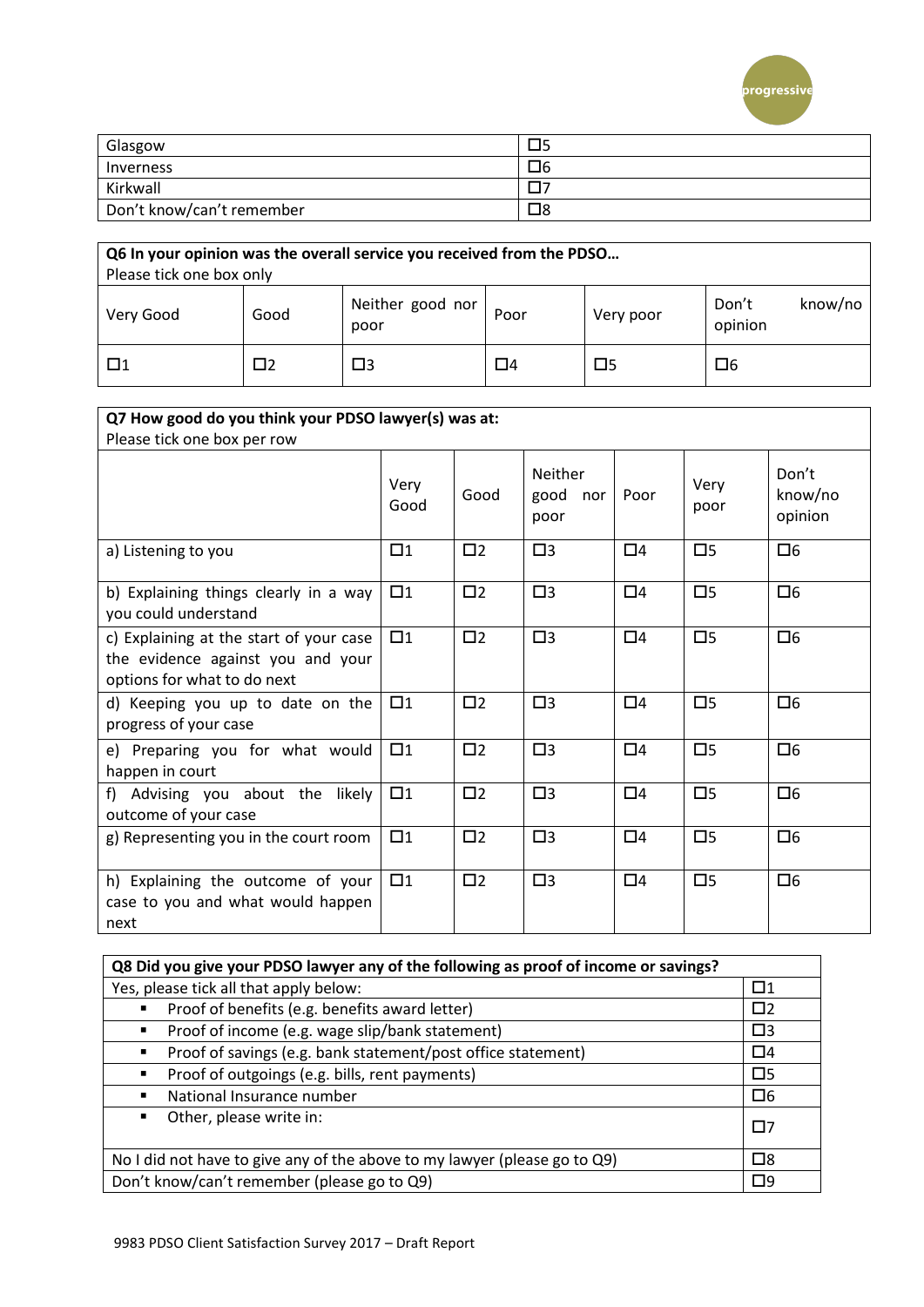

| Q8A Did you have any problems getting hold of the relevant documents, such as a payslip or a<br>bank statement, to give to your PDSO lawyer? Please tick one box only |             |  |
|-----------------------------------------------------------------------------------------------------------------------------------------------------------------------|-------------|--|
| Yes, I had problems getting the documents                                                                                                                             | $\Box$ 1    |  |
| Please use the space below to tell us a bit more about the problems you had:                                                                                          |             |  |
| No, I did not have any problems                                                                                                                                       | Π2          |  |
| Don't know/can't remember                                                                                                                                             | $\square$ 3 |  |

| Q9 Did you have any direct contact with the Scottish Legal Aid Board (SLAB) about your criminal |    |
|-------------------------------------------------------------------------------------------------|----|
| case? Please tick one box only                                                                  |    |
| No (please go to Q10)                                                                           |    |
| Yes (please write in below the reason why you needed to have direct contact with the<br>Board): | Π? |
| Don't know/can't remember (please go to Q10)                                                    | ПЗ |
|                                                                                                 |    |

| Q9A If you had contact with the Scottish Legal Aid Board, in your opinion, was the overall service<br>you received Please tick one box only |      |                             |      |           |                              |
|---------------------------------------------------------------------------------------------------------------------------------------------|------|-----------------------------|------|-----------|------------------------------|
| Very Good                                                                                                                                   | Good | Neither<br>good<br>nor poor | Poor | Very poor | Don't know/can't<br>remember |
| П1                                                                                                                                          |      | □3                          | □4   | □5        | 口6                           |

| Q10 Was the outcome of your case better, worse or about the same as you expected? Please tick one |           |  |  |
|---------------------------------------------------------------------------------------------------|-----------|--|--|
| box only                                                                                          |           |  |  |
| <b>Better</b>                                                                                     | □1        |  |  |
| Worse                                                                                             | $\square$ |  |  |
| About the same (please go to Q12)                                                                 | $\square$ |  |  |
| Don't know/no opinion (please go to Q12)                                                          | $\Box 4$  |  |  |
| Q11 Why was the outcome better or worse than you expected? Please write in the box below:         |           |  |  |
|                                                                                                   |           |  |  |
|                                                                                                   |           |  |  |

| <b>Q12 Would you use the PDSO again if you were charged with an offence?</b> Please tick one box only |                               |  |  |  |
|-------------------------------------------------------------------------------------------------------|-------------------------------|--|--|--|
| Yes                                                                                                   |                               |  |  |  |
| No.                                                                                                   | $\square$ Please tell us why: |  |  |  |
|                                                                                                       |                               |  |  |  |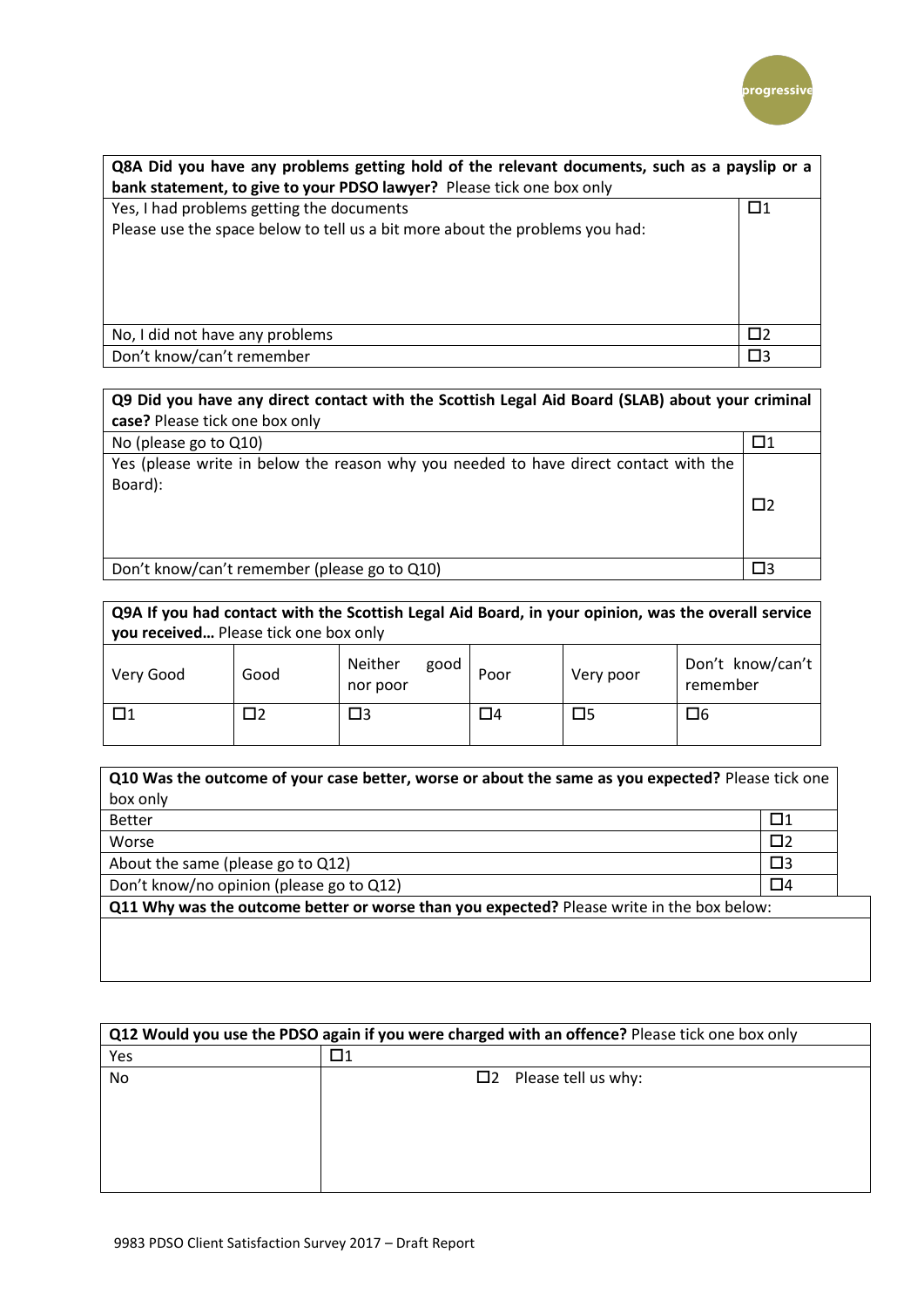

| Don<br>know | . .<br>$\sim$ |
|-------------|---------------|
|             |               |

**Q13 Are there any changes you would like to see to improve the services provided by the PDSO?** Please write in below

#### **We would now like to ask you some questions about yourself. This is so that we can find out if different groups of people have different views or experiences of the PDSO from others.**

| <b>Q14 Are you?</b> Please tick one box only |  |
|----------------------------------------------|--|
| Male                                         |  |
| Female                                       |  |
| Would prefer not to say                      |  |

| Q15 What age range are you in? |    |
|--------------------------------|----|
| 18-24                          |    |
| 25-34                          |    |
| 35-44                          |    |
| 45-54                          |    |
| $55 - 64$                      | ш5 |
| $65+$                          |    |
| Prefer not to say              |    |

|                                                    | Q16 Do you have a long-standing illness, health problem or disability that limits your daily activity or the |             |
|----------------------------------------------------|--------------------------------------------------------------------------------------------------------------|-------------|
| kind of work that you do? Please tick one box only |                                                                                                              |             |
| <b>Yes</b>                                         | $\Box$ 1<br>Please describe your disability in the space below if you want to:                               |             |
| No.                                                | $\square$                                                                                                    |             |
| Would prefer not to say                            | $\square$ 3                                                                                                  |             |
| Q17 What is your ethnic group?                     |                                                                                                              |             |
| Prefer not to say                                  |                                                                                                              | $\Box_1$    |
|                                                    |                                                                                                              |             |
| A. WHITE                                           |                                                                                                              |             |
| Scottish                                           |                                                                                                              | $\Box_2$    |
| Other British                                      |                                                                                                              | $\square_3$ |
| Irish                                              |                                                                                                              | $\Box_4$    |
| Gypsy/Traveller                                    |                                                                                                              | $\square_5$ |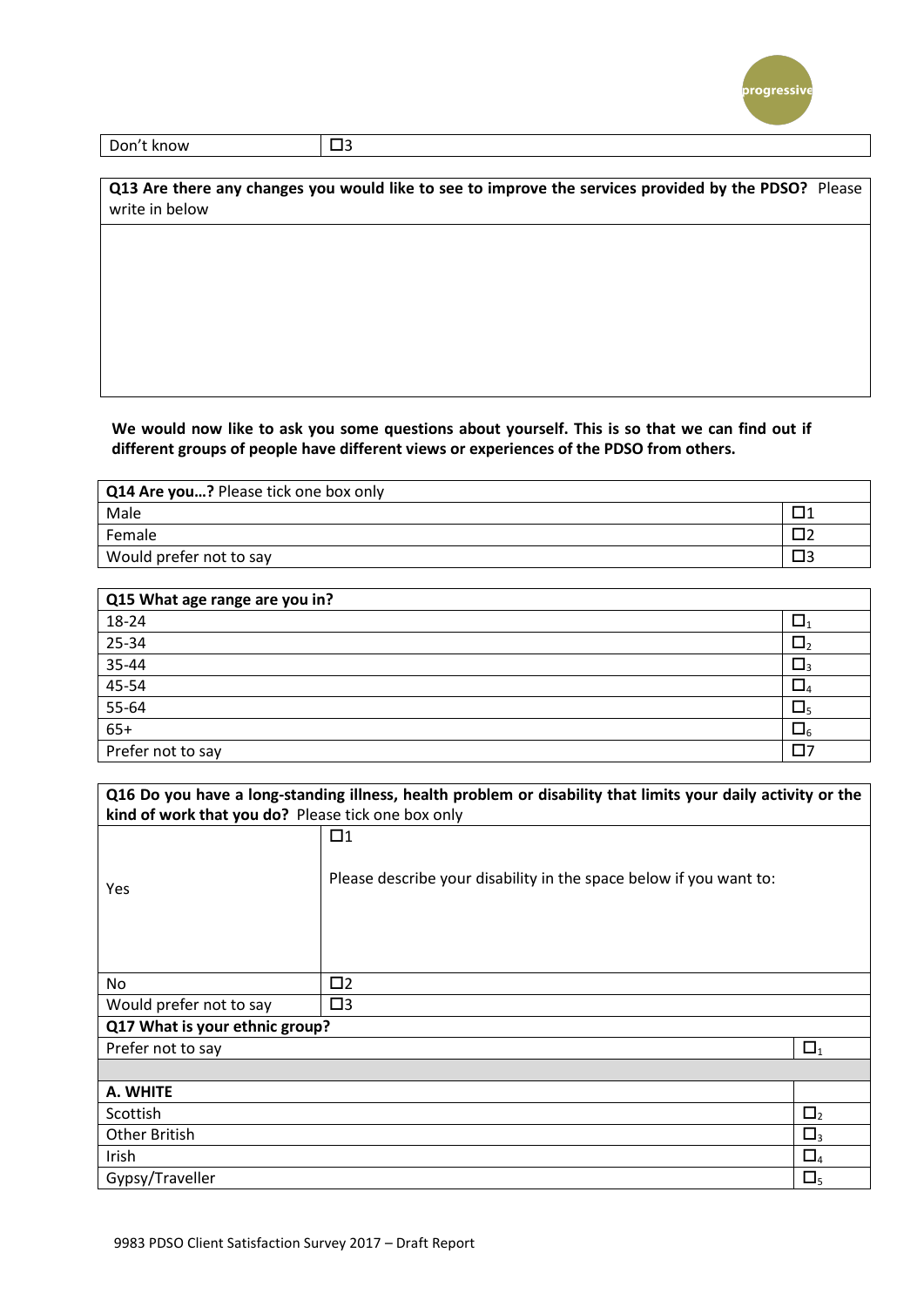

| Polish                                                   | $\square_6$    |
|----------------------------------------------------------|----------------|
|                                                          | О,             |
|                                                          |                |
| <b>B. MIXED OR MULTIPLE ETHNIC GROUPS</b>                |                |
|                                                          | $\square_8$    |
|                                                          |                |
| C. ASIAN, ASIAN SCOTTISH OR ASIAN BRITISH                |                |
| Pakistani, Pakistani Scottish or Pakistani British       | $\Box$ 9       |
| Indian, Indian Scottish or Indian British                | $\square_{10}$ |
| Bangladeshi, Bangladeshi Scottish or Bangladeshi British | $\square_{11}$ |
| Chinese, Chinese Scottish or Chinese British             | $\square_{12}$ |
|                                                          | $\square_{13}$ |
|                                                          |                |
| D. AFRICAN, CARIBBEAN OR BLACK                           |                |
| African, African Scottish or African British             | $\square_{14}$ |
| Caribbean, Caribbean Scottish, or Caribbean British      | $\square_{15}$ |
| Black, Black Scottish or Black British                   | $\square_{16}$ |
|                                                          | $\square_{17}$ |
|                                                          |                |
| <b>E. OTHER ETHNIC GROUP</b>                             |                |
| Arab                                                     | $\square_{18}$ |
| Other (tick and write in)                                | $\Box_{19}$    |

| Q18 Which of the following options best describes how you think of your sexual identity? |          |                   |  |  |  |
|------------------------------------------------------------------------------------------|----------|-------------------|--|--|--|
| Heterosexual/Straight                                                                    | $\Box_1$ | <b>Bisexual</b>   |  |  |  |
| Gay/Lesbian                                                                              |          | Other             |  |  |  |
|                                                                                          |          | Prefer not to say |  |  |  |

| Q19 We would like to know whether you are currently, or ever have been, 'looked after' by a Local<br>Authority. By this we mean: subject to a supervision order with no condition of residence; with foster<br>carers or prospective adopters, in a residential care home, in a residential school or a secure unit.<br>Which of the following applies to you? (please tick one box only) |          |  |  |  |
|-------------------------------------------------------------------------------------------------------------------------------------------------------------------------------------------------------------------------------------------------------------------------------------------------------------------------------------------------------------------------------------------|----------|--|--|--|
| Currently 'looked after' by a Local Authority                                                                                                                                                                                                                                                                                                                                             | $\Box$   |  |  |  |
| Have previously been 'looked after' by a Local Authority                                                                                                                                                                                                                                                                                                                                  | $\Box$   |  |  |  |
| Never been 'looked after' by a Local Authority                                                                                                                                                                                                                                                                                                                                            | $\Box_3$ |  |  |  |
| Prefer not to say                                                                                                                                                                                                                                                                                                                                                                         | О,       |  |  |  |

**Q20 If anything to do with your age, gender, disability, sexuality, ethnicity or care status made it more difficult to access PDSO services, please tell us more in the space below?**

| It was not more difficult to access PDSO services |  |
|---------------------------------------------------|--|
| Prefer not to say                                 |  |